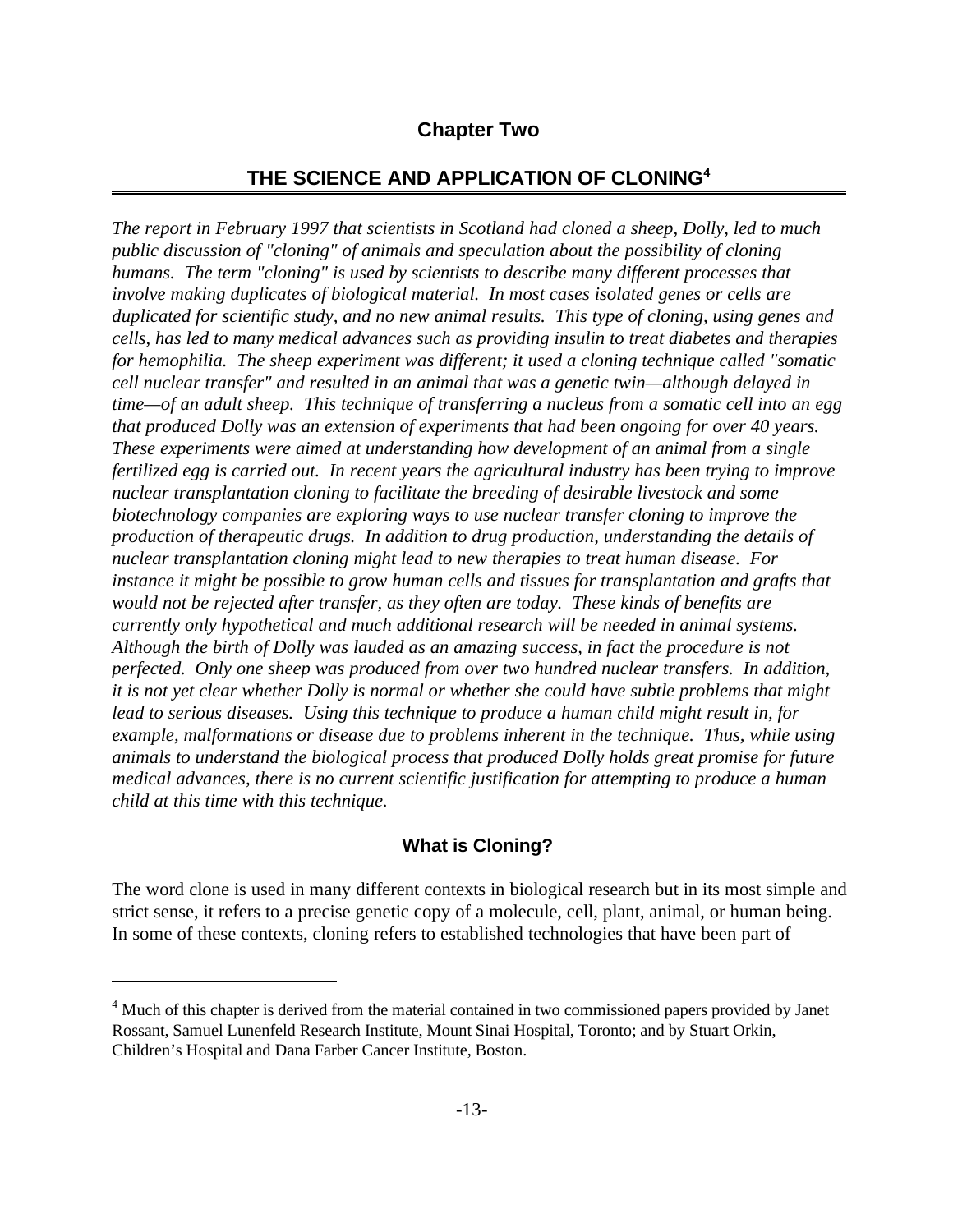agricultural practice for a very long time and currently form an important part of the foundations of modern biological research.

Indeed, genetically identical copies of whole organisms are commonplace in the plant breeding world and are commonly referred to as "varieties" rather than clones. Many valuable horticultural or agricultural strains are maintained solely by vegetative propagation from an original plant, reflecting the ease with which it is possible to regenerate a complete plant from a small cutting. The developmental process in animals does not usually permit cloning as easily as in plants. Many simpler invertebrate species, however, such as certain kinds of worms, are capable of regenerating a whole organism from a small piece, even though this is not necessarily their usual mode of reproduction. Vertebrates have lost this ability entirely, although regeneration of certain limbs, organs, or tissues can occur to varying degrees in some animals.

Although a single adult vertebrate cannot generate another whole organism, cloning of vertebrates does occur in nature, in a limited way, through multiple births, primarily with the formation of identical twins. However, twins occur by chance in humans and other mammals with the separation of a single embryo into halves at an early stage of development. The resulting offspring are genetically identical, having been derived from one zygote, which resulted from the fertilization of one egg by one sperm.

At the molecular and cellular level, scientists have been cloning human and animal cells and genes for several decades. The scientific justification for such cloning is that it provides greater quantities of identical cells or genes for study; each cell or molecule is identical to the others.

At the simplest level, molecular biologists routinely make clones of deoxyribonucleic acid (DNA), the molecular basis of genes. DNA fragments containing genes are copied and amplified in a host cell, usually a bacterium. The availability of large quantities of identical DNA makes possible many scientific experiments. This process, often called *molecular cloning*, is the mainstay of recombinant DNA technology and has led to the production of such important medicines as insulin to treat diabetes, tissue plasminogen activator (tPA) to dissolve clots after a heart attack, and erythropoietin (EPO) to treat anemia associated with dialysis for kidney disease.

Another type of cloning is conducted at the cellular level. Incellular *cloning* copies are made of cells derived from the soma, or body, by growing these cells in culture in a laboratory. The genetic makeup of the resulting cloned cells, called a cell line, is identical to that of the original cell. This, too, is a highly reliable procedure, which is also used to test and sometimes to produce new medicines such as those listed above. Since molecular and cellular cloning of this sort does not involve germ cells (eggs or sperm), the cloned cells are not capable of developing into a baby.

The third type of cloning aims to reproduce genetically identical animals. Cloning of animals can typically be divided into two distinct processes, *blastomere separation* and *nuclear transplantation cloning.*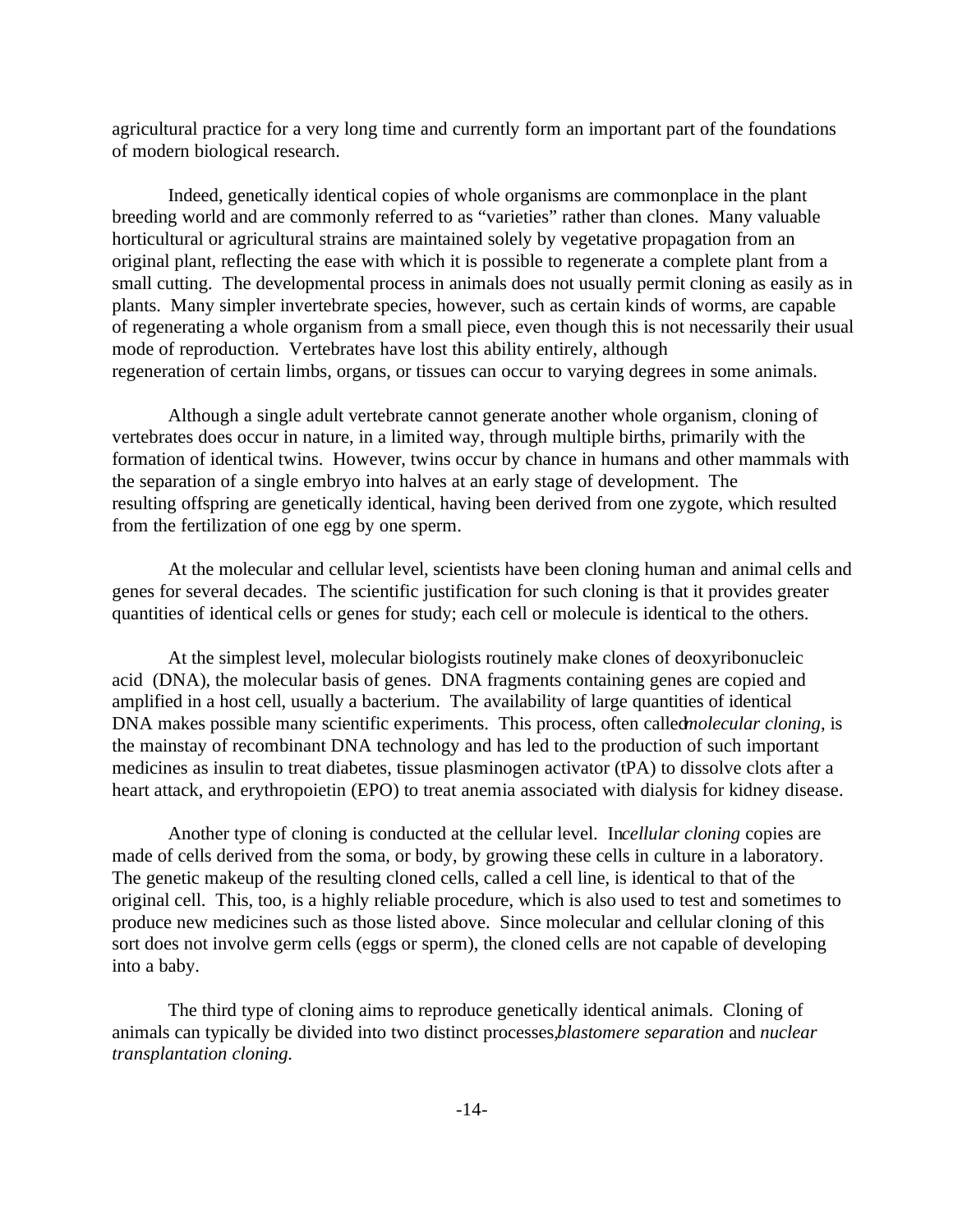In blastomere separation, the developing embryo is split very soon after fertilization when it is composed of two to eight cells (see figure 1). Each cell, called a blastomere, is able to produce a new individual organism. These blastomeres are considered to be totipotent, that is they possess the total potential to make an entire new organism. This totipotency allows scientists to split animal embryos into several cells to produce multiple organisms that are genetically identical. This capability has tremendous relevance to breeding cattle and other livestock.





In the early 1980s, a more sophisticated form of cloning animals was developed, known as nuclear transplantation cloning. The nucleus of somatic cells is diploid—that is, it contains two sets of genes, one from the mother and one from the father. Germ cells, however, contain a haploid nucleus, with only the maternal or paternal genes. In nuclear transplantation cloning, the nucleus is removed from an egg and replaced with the diploid nucleus of a somatic cell. In such nuclear transplantation cloning there is a single genetic "parent," unlike sexual reproduction where a new organism is formed when the genetic material of the egg and sperm fuse (see figure 2). The first experiments of this type were successful only when the donor cell was derived from an early embryo. In theory, large numbers of genetically identical animals could be produced through such nuclear transplantation cloning. In practice, the nuclei from embryos which have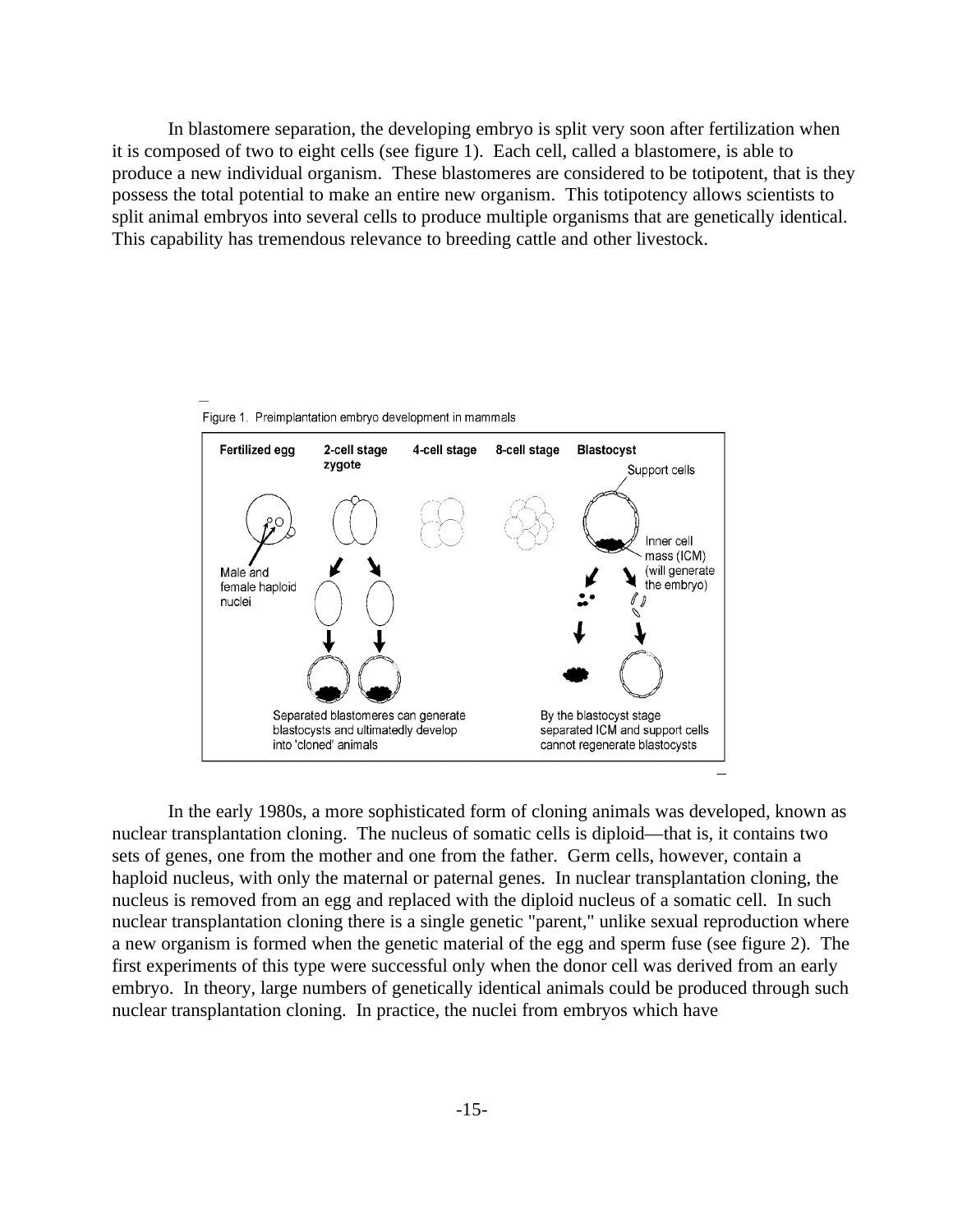developed beyond a certain number of cells seem to lose their totipotency, limiting the number of animals that can be produced in a given period of time from a single, originating embryo.



The new development in the experiments that Wilmut and colleagues carried out to produce Dolly was the use of much more developed somatic cells isolated from adult sheep as the source of the donor nuclei. This achievement of gestation and live birth of a sheep using an adult cell donor nucleus was stunning evidence that cell differentiation and specialization are reversible. Given the fact that cells develop and divide after fertilization and differentiate into specific tissue (e.g., muscle, bone, neurons), the development of a viable adult sheep from a differentiated adult cell nucleus provided surprising evidence that the pattern of gene expression can be reprogrammed. Until this experiment many biologists believed that reactivation of the genetic material of mammalian somatic cells would not be complete enough to allow for the production of a viable adult mammal from nuclear transfer cloning.

#### **The Science That Led to Dolly**

Until the birth of Dolly, developmental and molecular biologists focused their efforts on understanding the processes of cellular differentiation, the regulation of genes during this process, the factors that stimulate differentiation, and the reversibility of this process. Biologists have investigated whether, once cellular differentiation occurs, the process is reversible. These questions have by no means been fully answered by the appearance of Dolly. If anything, the existence of Dolly stimulates even more speculation and inquiry. This section describes the background of the science that led to the birth of the cloned sheep, including early studies of differentiation and development, research on regulation of gene expression, experiments using nuclear transfer in animals, and studies of cell programming and division.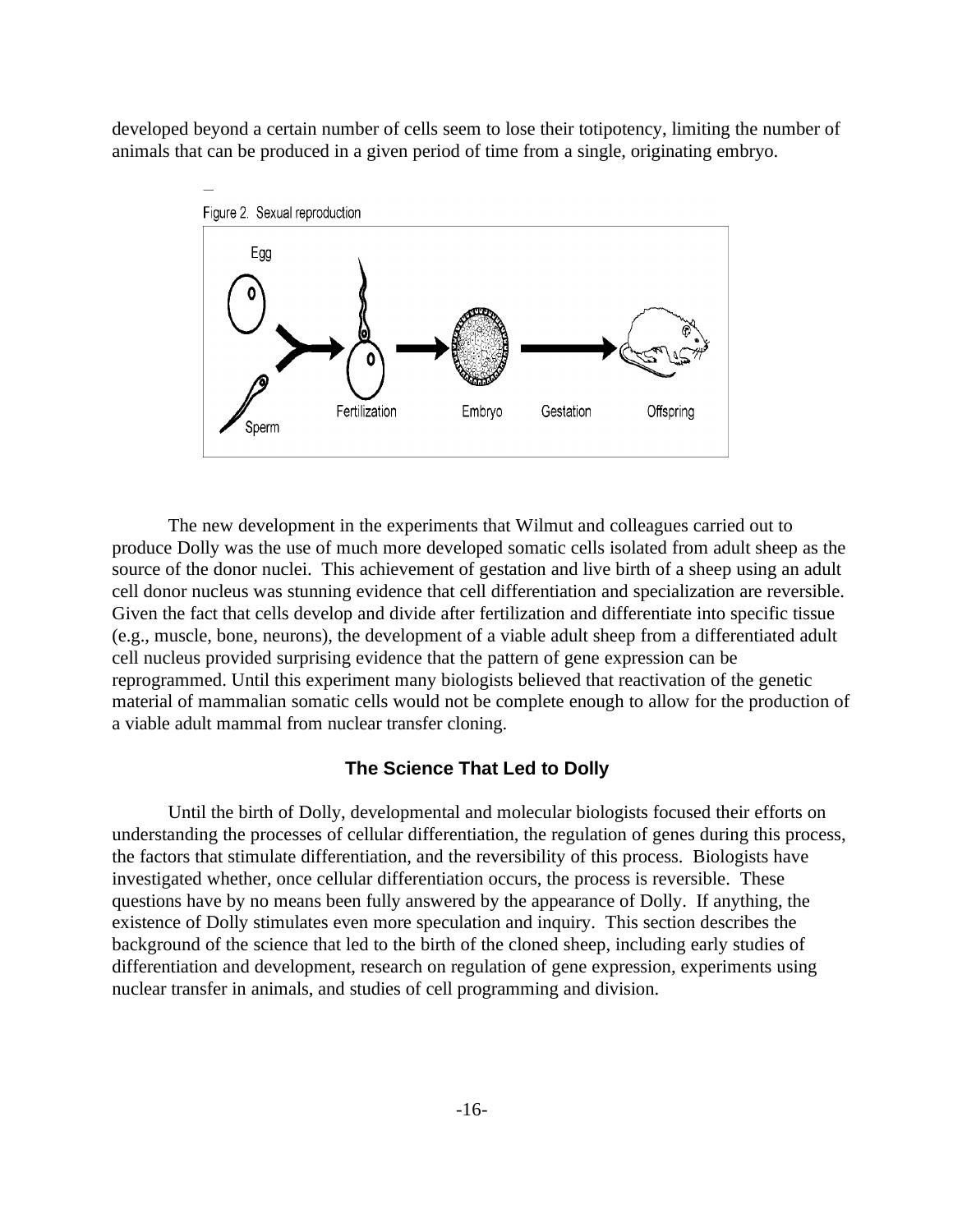### **Early Studies of Differentiation and Development**

Nearly every cell contains a spheroid organelle called the nucleus which houses nearly all the genes of the organism. Genes are composed of DNA, which serve as a set of instructions to the cell to produce particular proteins. Although all somatic cells contains the same genes in the nucleus, the particular genes that are activated vary by the type of cell. For example, a differentiated somatic cell, such as a neuron, must keep a set of neural-specific genes active and silence those genes specific to the development and functioning of other types of cells such as muscle or liver cells.

Investigations which began over 40 years ago sought to determine whether a differentiated somatic cell still contained all genes, even those it did not express. Early experiments in frogs and toads by Gurdon (1962) and by Briggs and King (1952) provided strong evidence that the expression potential of the genes in differentiated cells is essentially unchanged from that of the early embryo. Nuclei from donor differentiated cells were injected into recipient eggs in which the nucleus had been inactivated (figure 3). The first series of experiments used cells from tadpoles as the source of donor nuclei (Gurdon, 1962) and adult frogs were produced, albeit at a very low efficiency. Although the cells used were highly specialized, they were not derived from the adult frog, so the cells might not have been fully differentiated.



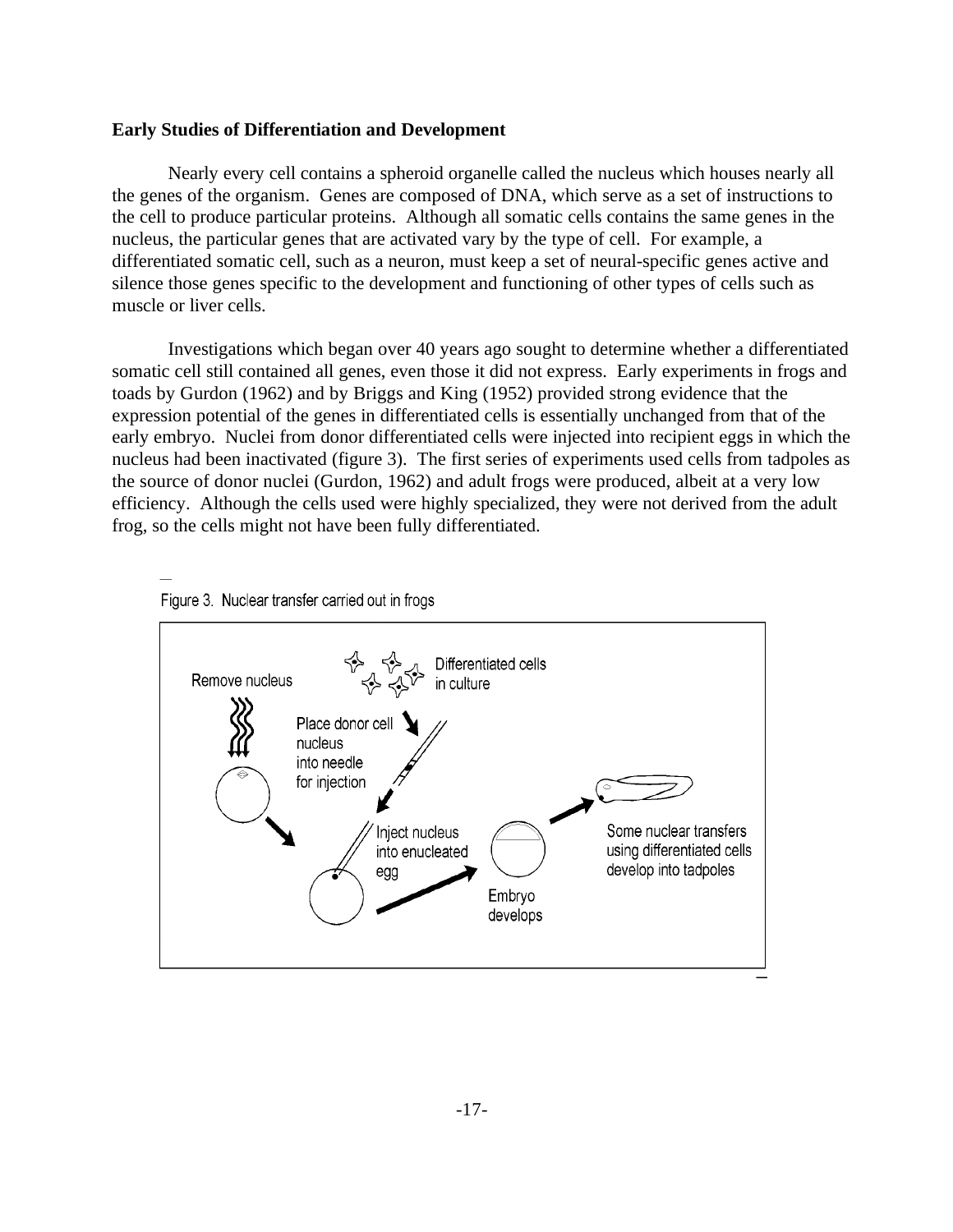In these experiments, because isolated nuclei were used, other cellular components were not transferred to the recipient egg. Among those other cellular components is an organelle called the mitochondrion, the energy-producing component of the cell. Although most of the genes specifying this cellular component reside in the nucleus, the mitochondrion itself houses some of its own genes. Thus, in somatic cell nuclear transfer, mitochondrial genes are not transferred to the enucleated egg along with the nuclear genes. Because there are some serious diseases associated with mitochondrial genes, nuclear transplantation could allow an embryo to develop with new, healthy mitochondria from a donor.

Gurdon and colleagues performed another carefully controlled series of experiments in which they used nuclei from adult frog skin cells for transfer to an enucleated egg (Gurdon, et al., 1975). Four percent of the nuclei transferred eventually gave rise to fully developed tadpoles. These experiments provided evidence that the genes contained in the nuclei of differentiated cells could be reactivated by the cytoplasm of the egg and thus direct normal development, but only up to a certain stage. No viable adult frog ever developed from these tadpoles and there was a decrease in the number of tadpoles born as the age of the transferred nucleus increased. This left open the possibility that complete reactivation of the adult nucleus was prevented by some irreversible change in the genetic material, and that there was a progressive decline in nuclear potential with age.

Careful analysis, however, suggested that the major reason for developmental failure of the transplanted embryos appeared to be chromosomal abnormalities that occurred during the process of nuclear transplantation itself. The rate of cell division of adult cells is much slower than that of the cells of the early frog embryo. Thus, in reality, for this technique to work it would be necessary that the transplanted adult nucleus reprogram its gene expression, replicate its DNA, and enter the normal embryonic cell division cycle within an hour of nuclear transfer. It is remarkable, given the mechanics and timing of the process, that any nuclei from adult somatic cells were successful in generating an embryo. Although they did not produce normal adult animals, the amphibian nuclear transfer experiments of Gurdon and others succeeded in demonstrating that the differentiated state of adult somatic cells do not involve major irreversible changes in their DNA.

#### **Regulation of Gene Expression**

In recent years, it has been determined that most patterns of differentiated gene expression are maintained by active control mechanisms, in which particular genes are turned on or off by regulatory proteins (Blau, 1992). Further studies suggested that it might be possible to reprogram the gene expression of somatic cells so that they perform a different task. The role of a particular cell type (e.g., muscle, liver, or skin) depends on the combination of regulatory proteins it expresses. While in certain specialized cells, such as white blood cells, actual rearrangements and deletions of DNA occur, for the most part, however, gene expression is not regulated by the loss of DNA but by the turning off of specific genes. Thus, it should be possible to activate or inactivate almost any gene in a cell, given the right cellular environment containing the appropriate regulatory molecules.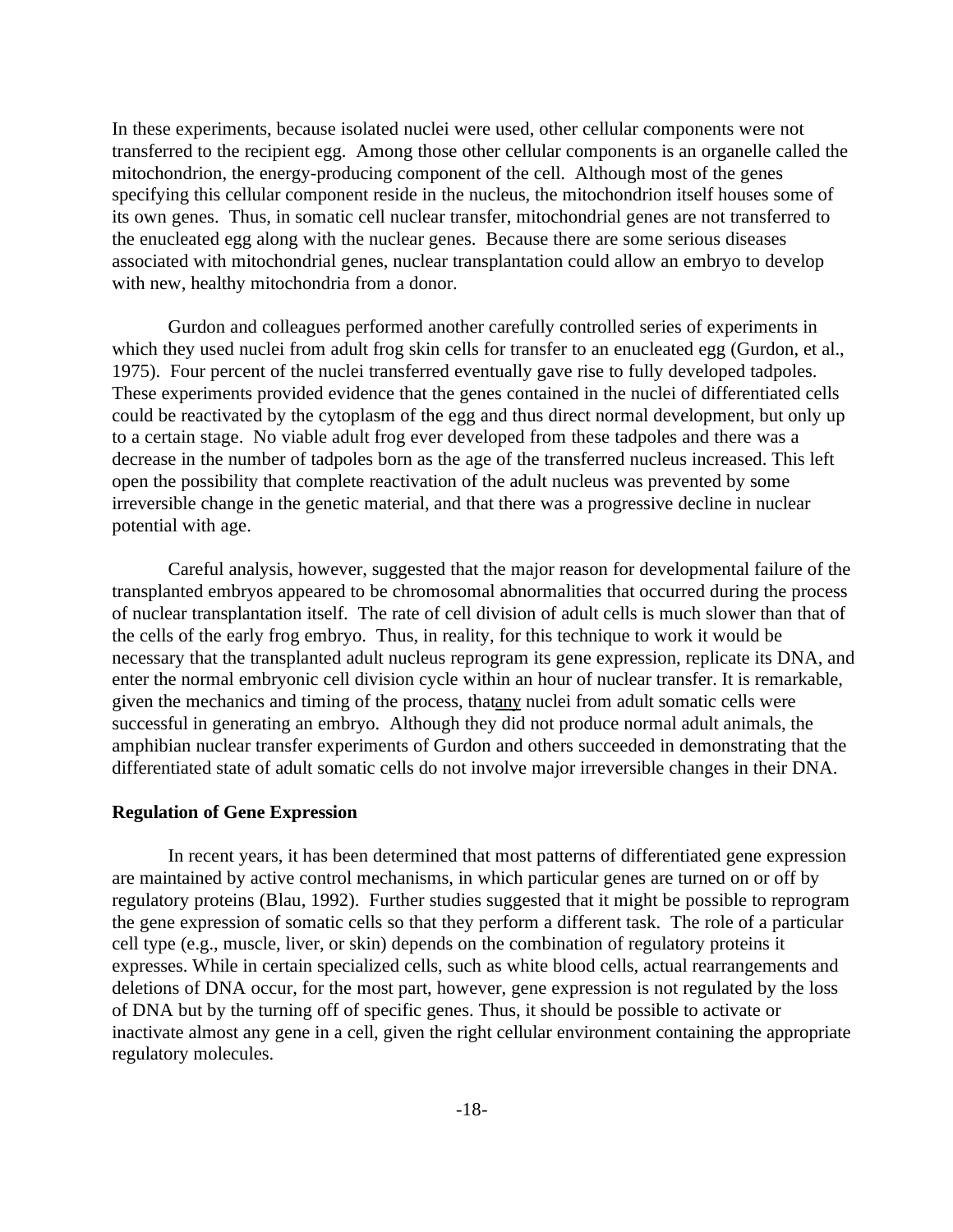To reprogram the gene expression of a somatic cell it is not essential to fuse it with an egg; in some cases re-programming can occur through fusion of two adult cells. Cell fusion experiments, in which different somatic cell types are fused, have demonstrated that extensive reprogramming of differentiated nuclei can occur. For example, when muscle cells are fused with non-muscle cells of various sorts, muscle-specific genes are activated in the non-muscle cells (Blau et al., 1985), and, similarly, genes that code for hemoglobin can be activated in many cell types after fusion with red blood cells (Baron and Maniatis, 1986). These and other kinds of experiments have led to the isolation of specific factors that regulate cell differentiation, such as the gene that regulates the formation of muscle cells (Weintraub, 1993).

These studies have further demonstrated that the stability of the differentiated state is not absolute. Thus, given the appropriate regulatory molecules and enough time to reprogram an adult nucleus, somatic cells can re-initiate earlier programs of differentiation.

#### **Nuclear Transfer in Mammals**

Experiments in mammals have also suggested that is possible to reprogram adult somatic cells. Following success in the nuclear transfer experiments in frogs, scientists attempted to repeat the experiments in mice. It was known that early development occurs at a considerably slower rate in mammals than amphibians, giving hope that reprogramming of the donor nucleus would occur more efficiently. For example, the first cell division in mice occurs about a day after fertilization, giving ample time, it was thought, for the reprogramming of gene expression and adjustment of the cell division cycle. This proved not to be the case. Early experiments showed that nuclei from somatic cells fused with fertilized eggs did not undergo nuclear division (Graham, 1969).

However, a series of experiments in mice in the mid 1980s showed that nuclei could be successfully exchanged between fertilized eggs, with 90 percent reaching the blastocyst stage of embryonic development and beyond (McGrath and Solter, 1984). Nuclei recovered and transplanted from embryos at the two-cell stage could direct development to the blastocyst stage. Nuclei transferred from embryos at later stages, however, could not successfully recapitulate development. In fact, in mice, nuclei show less totipotency than whole cells. Many experiments have shown that blastomeres up to the early blastocyst stage are still totipotent when combined with other embryonic cells (Rossant and Pedersen, 1986). This means that the failure of nuclear reprogramming has to be the result of something other than irreversible changes to the genetic material of the cells. In 1986, Willadsen reported experiments with sheep. Unlike the situation in mice, enucleated eggs from sheep could be fused with blastomeres taken from embryos at the eight-cell stage to provide donor nuclei and viable offspring were produced (Willadsen, 1986).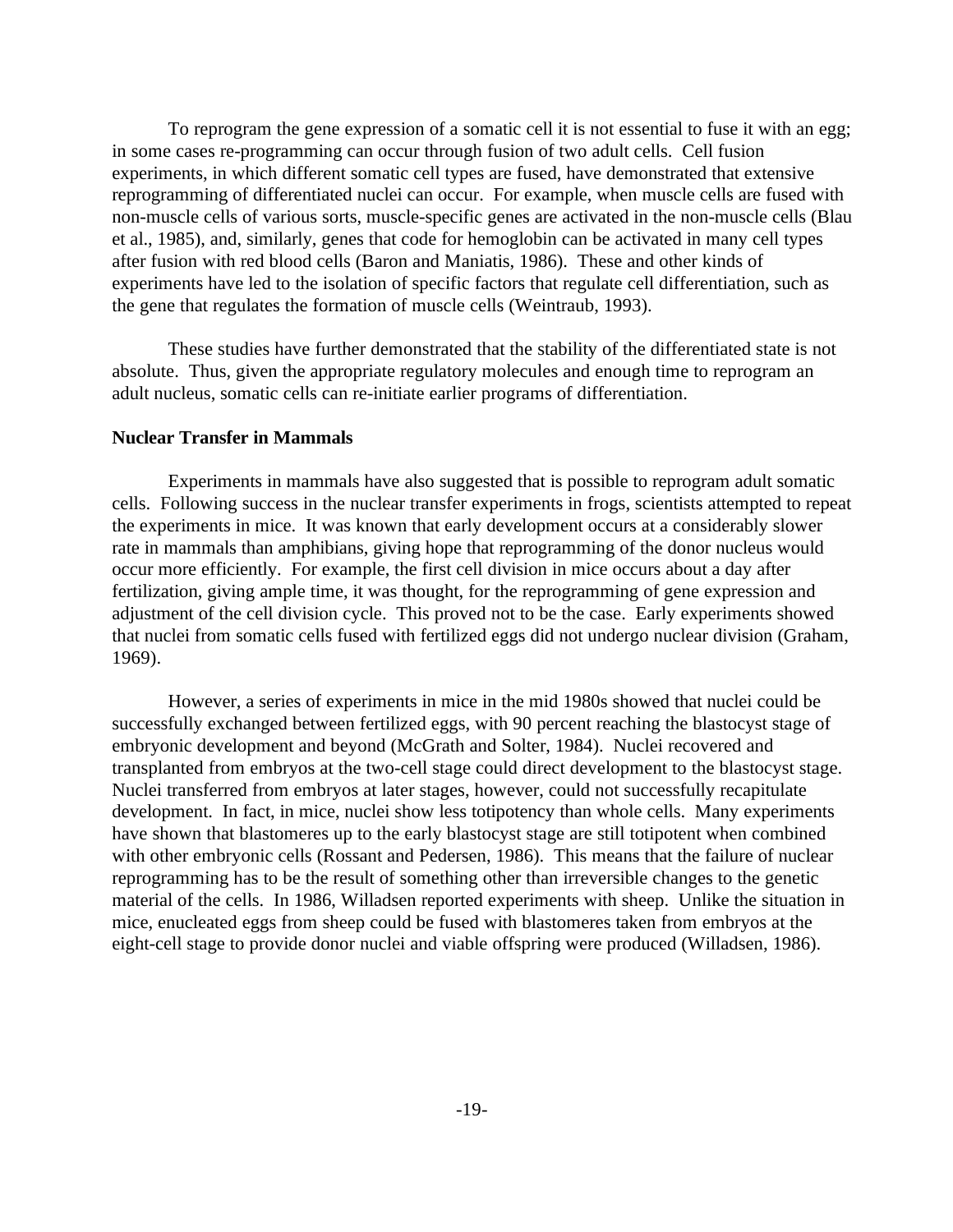

Figure 4. Nuclear transfer via electrofusion in mammals

Recent experiments have used nuclear transfer into enucleated unfertilized eggs (figure 4). Using these very early stage eggs prolongs the period of possible reprogramming before the donor nucleus has to undergo the first division. And the advent in the last few years of electrofusion for both fusion of cells and activation of the egg has been another major advance, because activation and fusion occur simultaneously. Because these experiments use fusion of two cells and not simple injection of an isolated nucleus, all of the cellular components are transferred. Thus, the mitochondria, which contain some genes of their own, are transferred along with the nucleus. Because an enucleated egg also contains mitochondria, the result of a fusion experiment is a cell with a mixture of mitochondria from both the donor and the recipient. Since the mitochondrial genes represent an extremely small proportion of the total number of mammalian genes, mixing of mitochondria per se is not expected to have any major effects on the cell. However, if the nucleus donor suffers from a mitochondrial disease, and the egg donor does not, then mixture of the mitochondria may significantly alleviate the disease.

Over the past ten years or so there have been numerous reports of successful nuclear transfer experiments in mammals, nearly all of them using cells taken directly from early embryos. The oldest embryonic nucleus that can successfully support development differs among species. Four-cell blastomere nuclei have been successfully used in pigs (Prather, et al., 1989). In mice, no nucleus older than the eight-cell stage has been used successfully (Cheong, et al., 1993). In rabbits, 32- to 64-cell early embryos can be used as nuclear donors (Yang, et al., 1992). In cows and sheep, cells from what is called the inner cell mass (ICM) of the 120-cell blastocyst stage (see figure 1) have been used successfully (Collas and Barnes, 1994; Smith and Wilmut, 1989). Indeed, in both cows and sheep, cell lines have been made from these ICM cells and nuclei from these cells have been used to reprogram development after transfer into enucleated unfertilized eggs.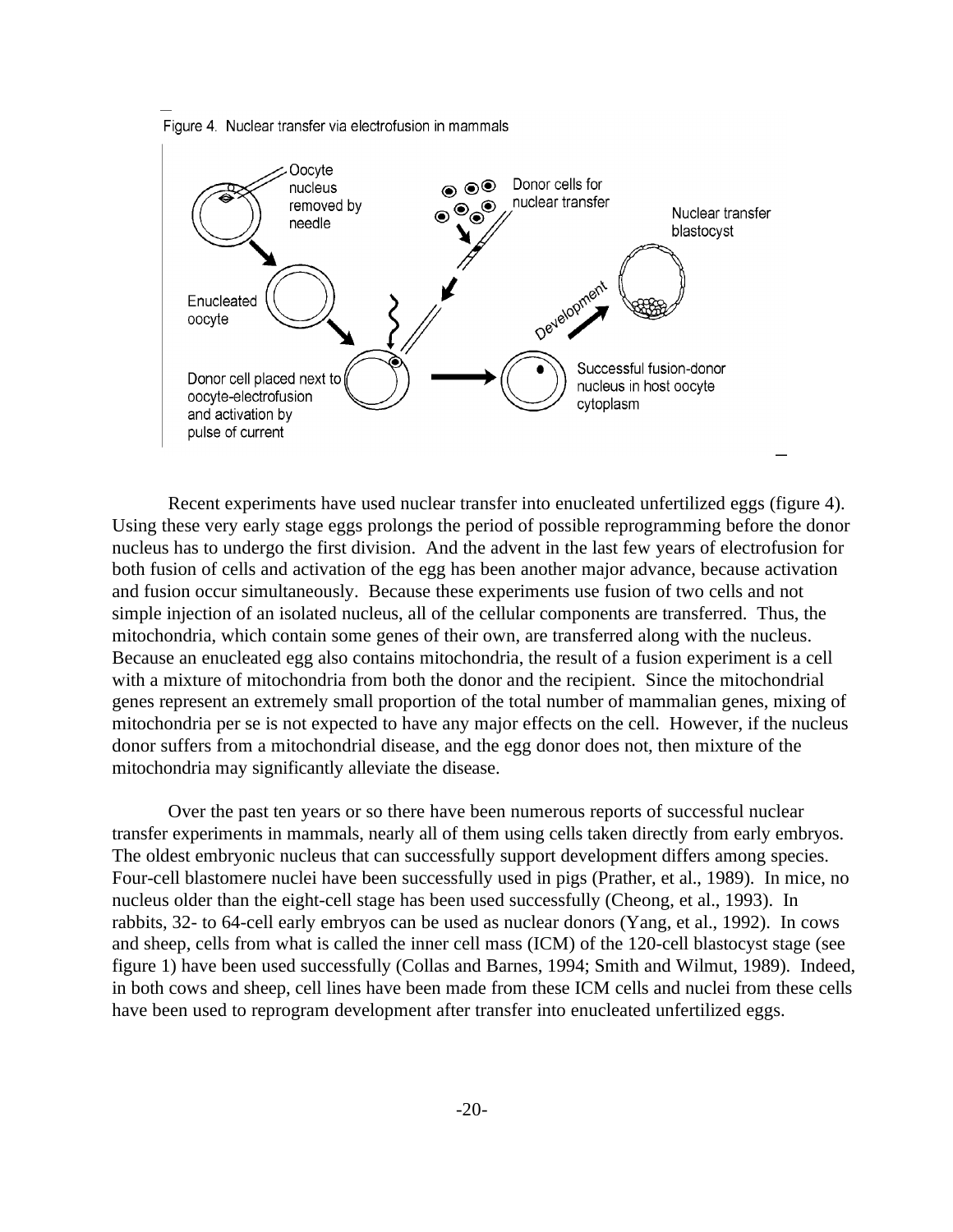In the first experiments of this sort by Sims and First (1994), cow cells derived from embryos were grown in the laboratory for up to 28 days, and then used as nuclear donors, without any attempt at synchronization of the cell division cycle of the donor cells. Of those successfully fused with eggs, 24 percent developed to the blastocyst stage, and 4/34 (12 percent) of the blastocysts transferred to recipient cows developed into normal calves. This success rate compares favorably with those seen using earlier blastomeres and suggests that it might be possible to achieve successful nuclear transfer from permanent cell lines established from early embryos.

#### **Reprogramming of Nuclei and Synchronization of the Cell Division Cycle**

There has been some study of the events that occur once a transferred nucleus is exposed to the cytoplasm of the egg and some, but not all, of the parameters that affect success of nuclear transfer are known (Fulka, et al., 1996). Enucleated eggs used for fusion only proceed to division after activation by some artificial signal, such as the electrical current used in the electrofusion technique. When donor nuclei are introduced into the enucleated egg, they usually undergo DNA replication, nuclear envelope breakdown, and chromosome condensation. After activation of the egg the nuclear envelope is reformed around the donor chromosomes. The nucleus now takes on the appearance of a typical egg nucleus at this stage, which is large and swollen. It is assumed that this process begins the reprogramming of the transferred donor nucleus by exposing the chromosomes to the egg cytoplasm and beginning the exchange of egg-derived proteins for the donor nucleus' own proteins (Prather and First, 1990).

It is not clear whether exposure to proteins found in the earliest stages of development and/or nuclear swelling is a prerequisite for reprogramming for later development. Experiments in a number of species have shown that, when nuclei are fused with eggs that have been activated some hours prior to fusion, no DNA replication, chromosome condensation, or nuclear swelling occurs, but normal development can transpire (Campbell, et al., 1994; Stice, et al., 1994).

Once again, it is not obvious which of the processes described above are required for normal development. In rabbits, cows, sheep, and mice (Cheong, et al., 1993; Collas, et al., 1992) experiments have shown that nuclei from cells in the early phases of the cell division cycle do better than cells in later stages. In the first phase of the cell cycle, termed G1 (for Gap phase 1), cells contain only one complete set of chromosomes and are relatively quiescent. They then enter a period of DNA synthesis or replication, called S-phase, followed by a rest phase, called G2 (Gap phase 2), at which time they each have a duplicate copy of each chromosome. This doubling of the chromosomes is in preparation for cell division where an equal number will be divided between the two daughter cells. Because DNA replication is inducedafter nuclear transfer, any nucleus that has initiated replication *before* transfer will end up with too much DNA, which will likely result in chromosome anomalies. Thus, the need to transfer nuclei in the G1 phase before replication is initiated, is likely to be important to avoid chromosome damage that will prevent development of the embryo into a viable offspring.

#### **Changes in Technique that Allowed for the Birth of Dolly**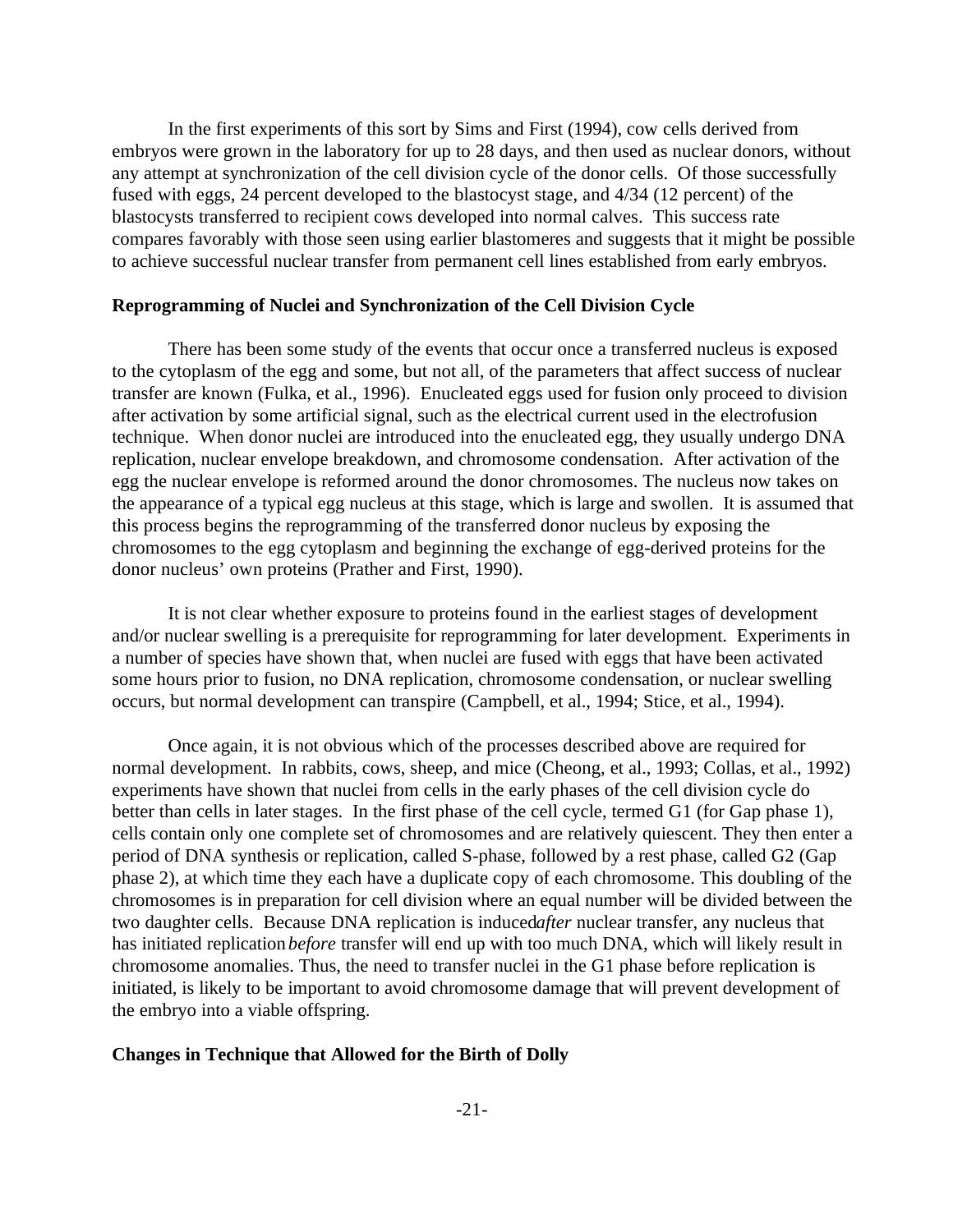In background work that preceded the birth of Dolly, Wilmut and colleagues established cell lines from sheep early embryos, or blastocysts, and used these cells as nuclear donors (Campbell, et al., 1996). In an attempt to avoid the problems of nuclear transfer of non-G1 nuclei into activated eggs, they starved the donor cell line by removing all nutrients from the medium prior to nuclear transfer. Under these starvation conditions, the cells exit the cell cycle and enter the so-called "G0" state (Gap phase 0), similar to the G1 phase in which chromosomes have not replicated. Fusion of G0 nuclei with eggs ensures that the donor chromosomes have not initiated replication prior to fusion. It was also suggested that the G0 state might actually increase the capacity of the nucleus to be reprogrammed by the egg cytoplasm. However, there is currently no direct evidence to support this, nor to conclude that nuclei synchronized in the G0 stage are any better than nuclei synchronized in G1. For Wilmut and colleagues, approximately 14 percent of fusions resulted in development of blastocysts, and 4/34 (12 percent) embryos transferred developed into live lambs. Two died shortly after birth. The success rate in sheep and cow experiments was almost identical, and suggests that division of cells in culture for many days does not inhibit the ability of their nuclei to be reprogrammed by the egg environment. Could the same be true of nuclei from fully differentiated somatic cells?

All of this background work led up to Dolly (Wilmut, et al., 1997). Wilmut and colleagues took late embryo, fetal cell cultures, and cell cultures derived from the mammary gland of an adult sheep and applied the same approach of synchronizing the cells in the G0 stage prior to nuclear transfer. They reported successful production of live offspring from all three cell types, although only 29 of 277 (11 percent) of successful fusions between adult mammary gland nuclei and enucleated oocytes developed to the blastocyst stage, and only 1 of 29 (3 percent) blastocysts transferred developed into a live lamb. This experiment was, in fact, the first time any fully developed animal had been born following transfer of a somatic cell nucleus, since the earlier frog experiments only generated tadpoles.

It should be noted, however, that the amount of new information regarding the stability of the differentiated state derived from this experiment is small, as no attempt was made to document that the donor cells were fully differentiated cells, the genes of which expressed specialized mammary gland proteins. In the earlier experiments with frogs, the fact that the donor cells were fully differentiated was documented in such a manner. In the present case, Dolly could have been derived from a less-differentiated cell in the population, such as a mammary stem cell.

### **Remaining Scientific Uncertainties**

Several important questions remain unanswered about the feasibility in mammals of nuclear transfer cloning using adult cells as the source of nuclei:

First, can the procedure that produced Dolly be carried out successfully in other cases? Only one animal has been produced to date. Thus, it is not clear that this technique is reproducible even in sheep.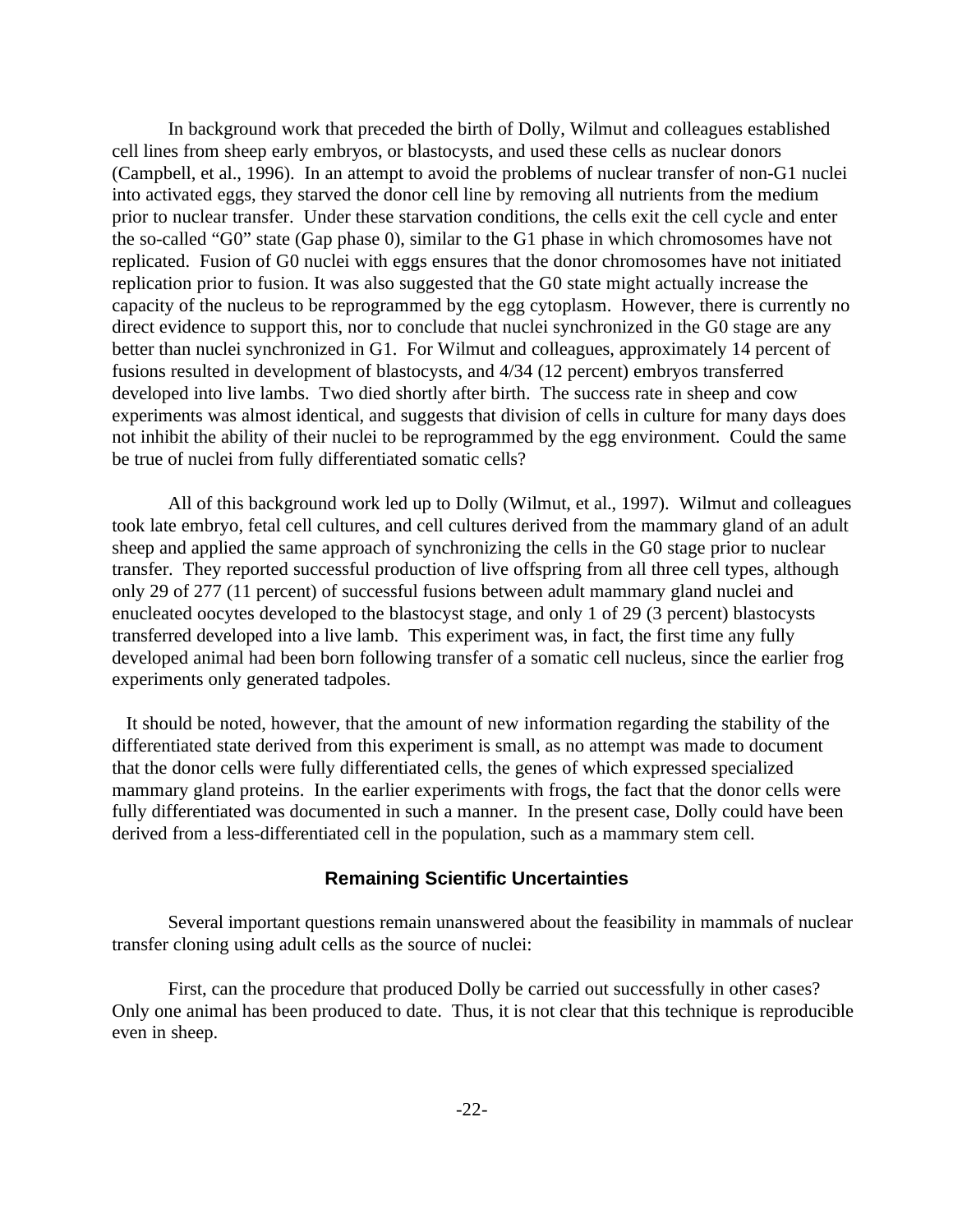Second, are there true species differences in the ability to achieve successful nuclear transfer? It has been shown that nuclear transfer in mice is much less successful than in larger domestic animals. Part of this difference may reflect the intensity of research in this area in the last ten years; agricultural interests have meant that more nuclear transfer work has been performed in domestic animals than in mice. But part of the species differences may be real and not simply reflect the greater recent effort in livestock. For example, in order for a differentiated nucleus to redirect development in the environment of the egg, its constellation of regulatory proteins must be replaced by those of the egg in time for the embryo to use the donor nucleus to direct normal development of the embryo. The species difference may be the result of the different times of embryonic gene activation.

In mammals, unlike many other species, the early embryo rapidly activates its genes and cannot survive on the components stored in the egg. The time at which embryonic gene activation occurs varies between species—the late 2-cell stage in mice (Schultz, 1993), the 4-8 cell stage in humans (Braude, et al., 1988) and the 8-16 cell stage in sheep. The later onset of embryonic gene activation and transcription in sheep provides an additional round or two of cell divisions during which nuclear reprogramming can occur, unlike the rapid genome activation in the mouse. Further cross-species comparisons are needed to assess the importance of this difference in the time of genome activation for the success of nuclear transfer experiments. In humans, for example, the time period before gene activation is very short, which might not permit the proper reprogramming of genes after nuclear transfer to allow for subsequent normal development.

Third, will the phenomenon of genetic imprinting affect the ability of nuclei from later stages to reprogram development? In mammals imprinting refers to the fact that the genes inherited on the chromosomes from the father (paternal genes) and those from the mother (maternal genes) are not equivalent in their effects on the developing embryo (Solter, 1988). Some heritable imprint is established on the chromosomes during the development of the egg and the sperm such that certain genes are expressed only when inherited from the father or mother. Imprinting explains why parthenogenetic embryos, with only maternally inherited genes, and androgenetic embryos, with only paternally inherited genes, fail to complete development (Fundele and Surani, 1994). Nuclei transferred from diploid cells, whether embryonic or adult, should contain maternal *and* paternal copies of the genome, and thus not have an imbalance between the maternally and paternally derived genes.

The successful generation of an adult sheep from a somatic cell nucleus suggests that the imprint can be stable, but it is possible that some instability of the imprint, particularly in cells in culture, could limit the efficiency of nuclear transfer from somatic cells. It is known that disturbances in imprinting lead to growth abnormalities in mice and are associated with cancer and rare genetic conditions in children.

Fourth, will cellular aging affect the ability of somatic cell nuclei to program normal development? As somatic cells divide they progressively age and there is normally a defined number of cell divisions that they can undergo before senescence. Part of this aging process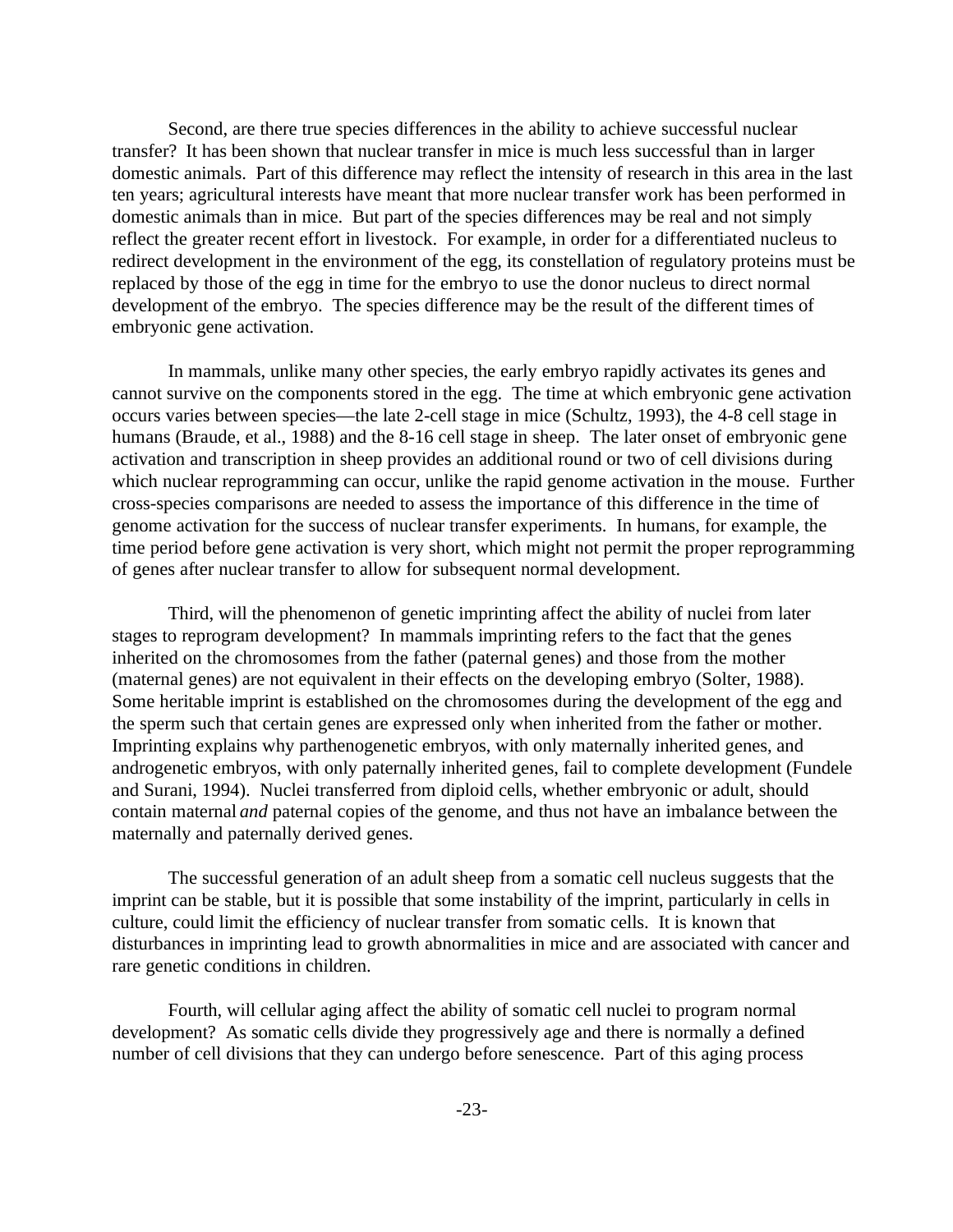involves the progressive shortening of the ends of the chromosomes, the telomeres, and other genetic changes. Germ cells (eggs and sperm) evade telomere shortening by expressing an enzyme, telomerase, that can keep telomeres full length. It seems likely that returning an adult mammalian nucleus to the egg environment will expose it to sufficient telomerase activity to reset telomere length, since oocytes have been found to be potent sources of telomerase activity (Mantell and Greider, 1994).

Fifth, will the mutations that accumulate in somatic cells affect nuclear transfer efficiency and lead to cancer and other diseases in the offspring? As cells divide and organisms age, mistakes and alterations (mutations) in the DNA will inevitably occur and will accumulate with time. If these mistakes occur in the sperm or the egg, the mutation will be inherited in the offspring. Normally mutations that occur in somatic cells affect only that cell and its descendants which are ultimately dispensable. Nevertheless, such mutations are not necessarily harmless. Sporadic somatic mutations in a variety of genes can predispose a cell to become cancerous. Transfer of a nucleus from a somatic cell carrying such a mutation into an egg would transform a sporadic somatic mutation into a germline mutation that is transmitted to all of the cells of the body. If this mutation were present in all cells may lead to a genetic disease or cancer. The risks of such events occurring following nuclear transfer are difficult to estimate.

### **Why Pursue Animal Cloning Research?**

Research on nuclear transfer cloning in animals may provide information that will be useful in biotechnology, medicine, and basic science. Some of the immediate goals of this research are:

- to generate groups of genetically identical animals for research purposes
- to rapidly propagate desirable animal stocks
- to improve the efficiency of generating and propagating transgenic livestock
- to produce targeted genetic alterations in domestic animals
- to pursue basic knowledge about cell differentiation

#### **Cloning Animals for Research Purposes**

Inbred strains of mice have been a mainstay of biological research for years because they are essentially genetically identical and homozygous (i.e., both copies of each gene inherited from the mother and father are identical). Experimental analysis is simplified because differences in genetic background that often lead to experimental variation are eliminated. Generating such homozygous inbred lines in larger animals is difficult and time consuming because of the long gestation times and small numbers of offspring. The concept of generating small groups of identical animals by nuclear transfer has been proposed as an alternative strategy to obtaining a genetically identical group of animals, and apparently underlies a recent report from Oregon on successful nuclear transfer from early embryonic nuclei in rhesus macaque monkeys (Weiss and Schwartz, 1997).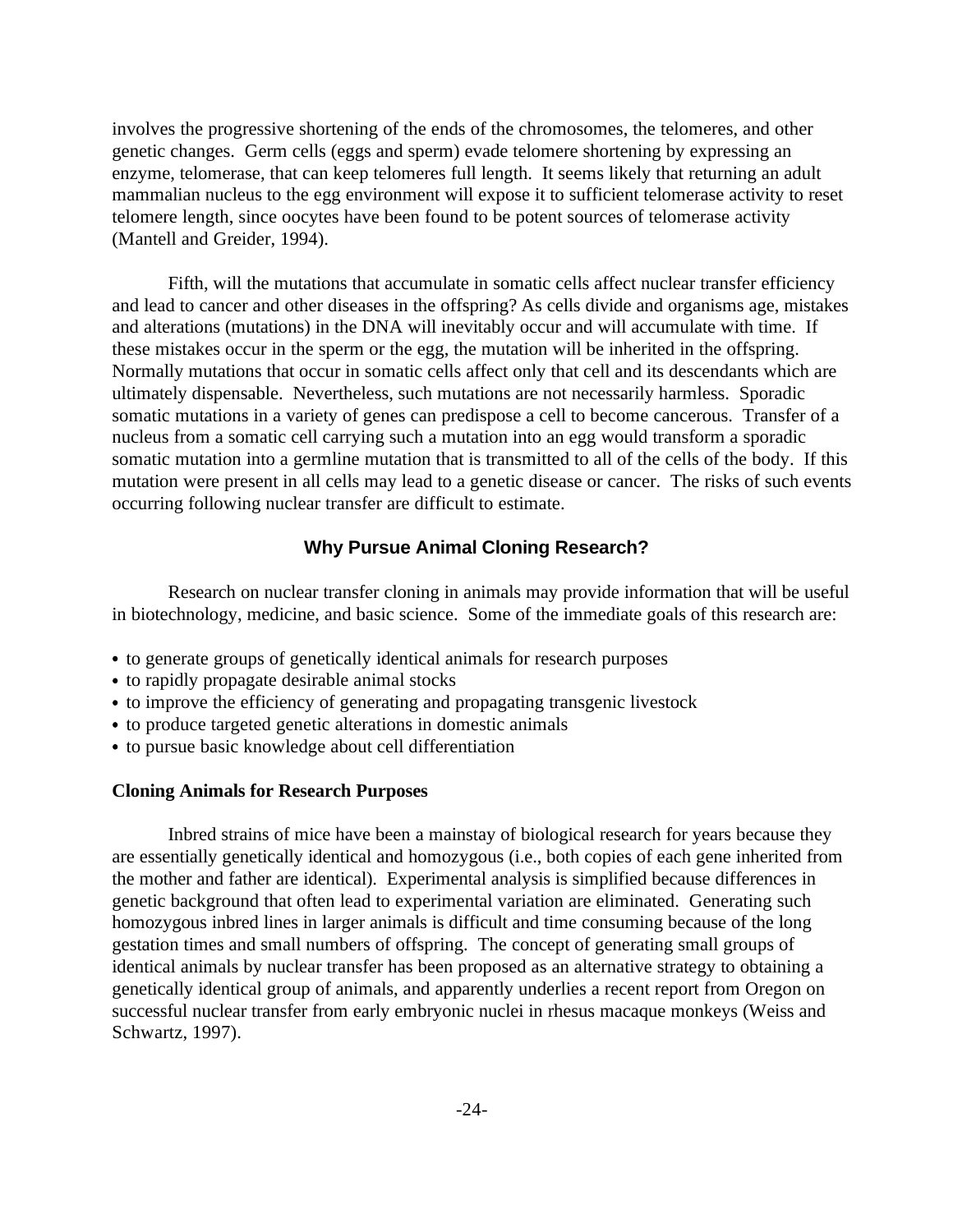Repeated cycles of nuclear transfer can expand the number of individual animals derived from one donor nucleus, allowing more identical animals to be generated. The first nuclear transfer embryo is allowed to divide to early blastomere stages and then those cells are used as donor nuclei for another series of transfers. This process can be carried on indefinitely, in theory, although practice suggests that successful fusion rates decline with each cycle of transfer. One experiment in cows, for example, produced 54 early embryos after three cycles of transfer from a single blastomere nucleus from one initial embryo (Stice and Keefer, 1993). Viable calves were produced from all three cycles of nuclear transfer.

This approach is likely to be limited in its usefulness, however. A group of cloned animals derived from nuclear transfer from an individual animal is self-limited. Unless they are derived from an inbred stock initially, each clone derived from one individual will differ genetically from a clone derived from another individual. Once a cloned animal is mated to produce offspring, the offspring will no longer be identical due to the natural processes which shuffle or recombine genes during development of eggs and sperm. Thus each member of a clone has to be made for each experiment by nuclear transfer, and generation of a large enough number of cloned animals to be useful as experimental groups is likely to be prohibitively expensive in most animals.

#### **Advantages of Nuclear Transfer Cloning for Breeding Livestock**

In animal breeding, the rapid spread of certain traits within stocks of domestic animals is of obvious commercial importance and has very long historical standing. Artificial insemination and embryo transfer can increase the effective reproductive output of individual elite male and female animals and are widely used in the livestock industry. Nuclear transfer cloning, especially from somatic cell nuclei, could provide an additional means of expanding the number of chosen livestock. The ability to make identical copies of adult prize cows, sheep, and pigs is a feature unique to nuclear transfer technologies, and may well be used in livestock production, if the efficiencies of adult nuclear transfer can be improved. The net effect of multiplying chosen animals by cloning will be to reduce the overall genetic diversity in a given livestock line, likely with severe adverse long-term consequences. If this technique became widespread, efforts would have to be made to ensure a pool of genetically diverse animals for future livestock maintenance.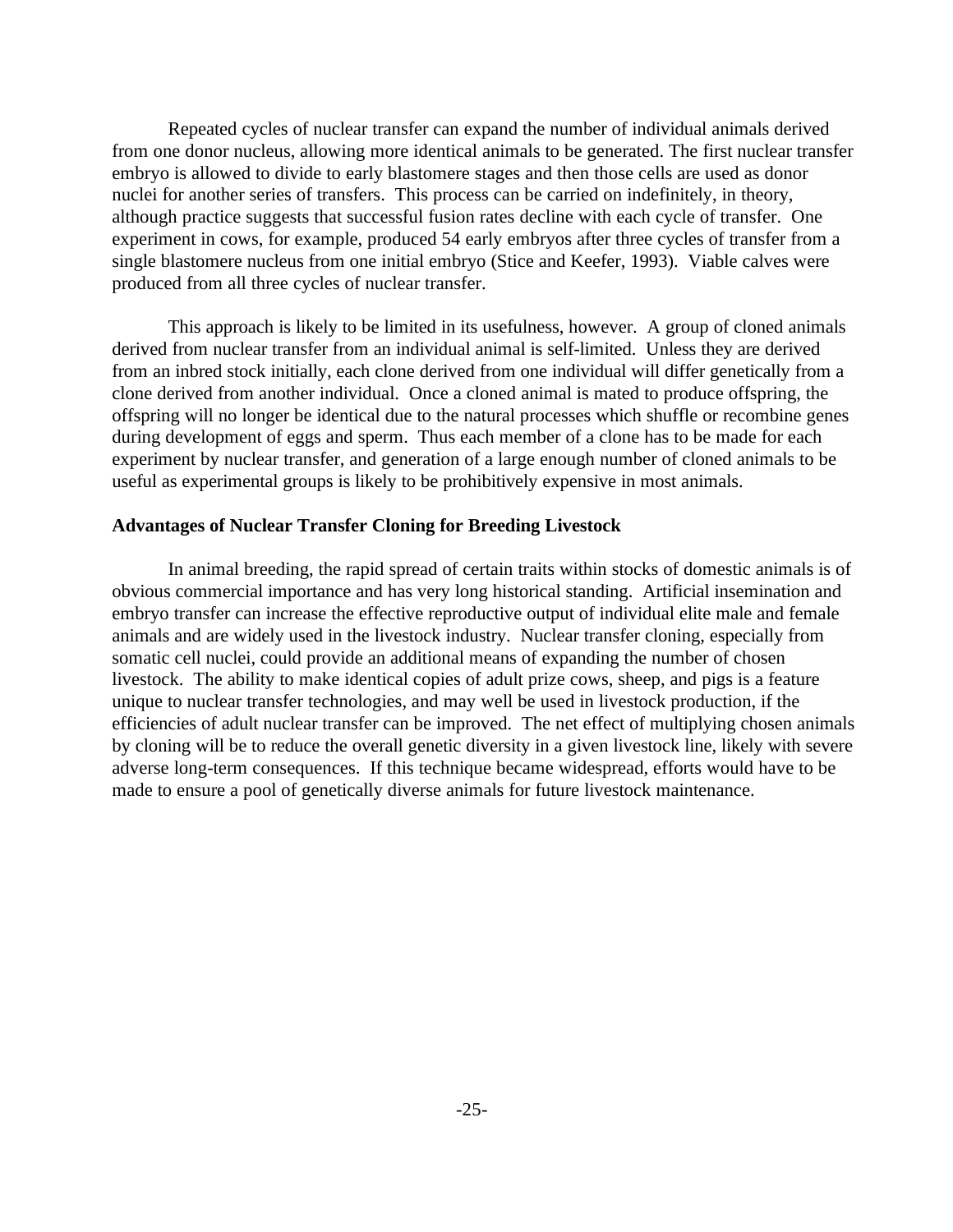#### **Improved Generation and Propagation of Transgenic Livestock**

There is considerable interest in being able to genetically alter farm animals by introduction and expression of genes from other species, such as humans. So-called "transgenic animals" were first developed using mice, by microinjection of DNA into the nucleus of the egg. This ability to add genes to an organism has been a major research tool for understanding gene regulation and for using the mouse as a model in studies of certain human diseases. It has also been applied to other species including livestock. Proposed applications of this technology to livestock improvement include the possible introduction of growth-enhancing genes, genes that affect milk quality or wool fibers, or disease-resistance genes (Ward and Nancarrow, 1995). But progress has been slow. Initial results of the manipulation of meat production by expression of excess growth hormone in pigs led to undesirable side effects (Pursel, et al., 1989).

Currently, the major activity in livestock transgenesis is focused on pharmaceutical and medical applications. The milk of livestock animals can be modified to contain large amounts of pharmaceutically important proteins such as insulin or factor VIII for treatment of human disease by expressing human genes in the mammary gland (Houdebine, 1994). In sheep greater than 50 percent of the proteins in milk can be the product of a human gene (Colman, 1996). The milk of even transgenic mice can yield large (milligram) quantities of recombinant proteins. Since many such proteins are active at very low concentrations, it is estimated that production of human drugs from transgenic animals could be considerably more cost-effective than current methods.

Another major area of interest is the use of transgenic animals for organ transplantation into humans. Pig organs, in many cases, are similar enough to humans to be potentially useful in organ transplants, if problems of rejection could be overcome. Rejection can already be partly overcome by the expression of human complement (a component of the immune system) regulatory proteins in transgenic pigs. Further transgenic manipulation such as the expression of human antigens in pigs could alleviate organ shortages by minimizing or eliminating the rejection of pig organs transplanted into humans, although other barriers, such as the possible transmission of viruses from pigs to humans, must be overcome.

However the current method of directly injecting genes into fertilized eggs is inefficient. Not all injected eggs will develop into transgenic animals, and then not all transgenic animals will express the added gene in the desired manner. The production of transgenic livestock is slow and expensive. Nuclear transfer would speed up the expansion of a successful transgenic line, but, perhaps more importantly, it would allow more efficient generation of transgenic animals in the first place. Foreign DNA, such as a human gene, could be introduced into cell lines in culture and cells expressing the transgene could be characterized and used as a source of donor nuclei for cloning, and all offspring would likely express the human gene. This, in fact, was the motivation behind the experiments that led to the production of Dolly. If a human gene such as that for insulin could be expressed in the mammary gland, the milk of the sheep would be an excellent source of insulin to treat diabetes.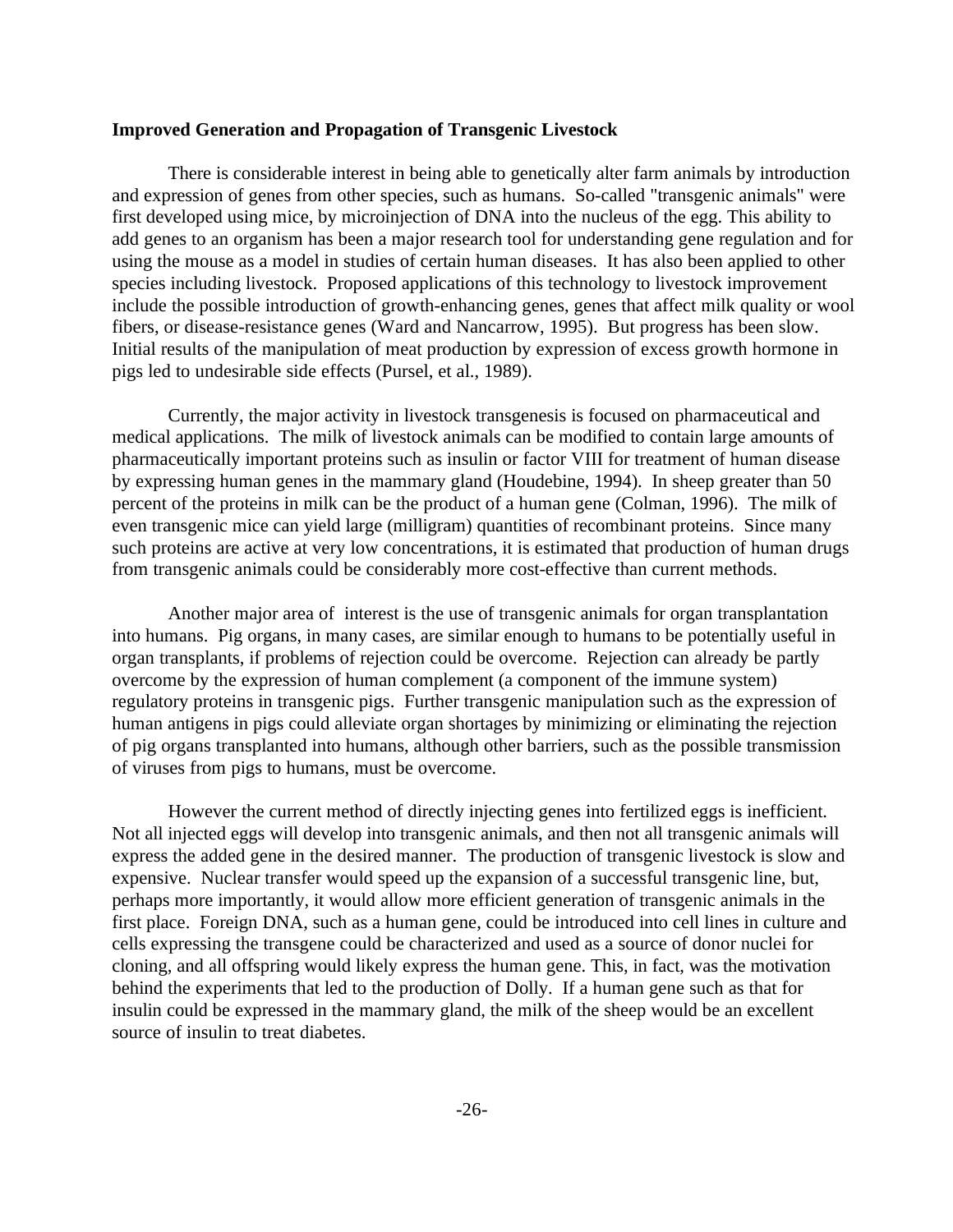#### **Generating Targeted Gene Alterations**

The most powerful technology for gene replacement in mammals was developed in mice. This technique adds manipulated or foreign DNA to cells in culture to replace the DNA present in the genome of the cells. Thus mutations or other alterations that would be useful in medical research can be introduced into an animal in a directed and controlled manner and their effects studied, a process called *gene targeting* (Capecchi, 1989). This technology would be of limited use, however, without some means of taking the changes generated in cultured cells and reintroducing them into animals. In mice, this can be achieved by the use of embryonic stem (ES) cells that are capable of being cultured indefinitely in the undifferentiated state. ES cells retain the potential to form all cells of the animal, including the germ cells, when returned to the environment of the early embryo (figure 5). As the technique is currently used in mice, the first generation of animals generated from the ES cells are "chimeric," that is they are made up of a mixture of cells from two different animals. These mice must then be bred one more time to transmit altered genes to the next generation. Using this technique, any genetic alteration made in the embryonic stem cells in culture can be introduced back into mice (Robertson, 1986).



This use of gene replacement and embryonic stem cell technology has been responsible for the explosion in the generation of "knock-out" mice, in which specific genes have been deleted from the genome. These mice have been invaluable in current studies to understand normal gene function and to allow the generation of accurate models of human genetic disease. Gene targeting approaches can also be used to ensure correct tissue-specific expression of foreign genes and to suppress the expression of genes in inappropriate tissues. If applied to domestic animals, this technology could increase the efficiency of the expression of foreign genes by targeting the introduced genes to appropriate regions of the chromosome. It could also be used to directly alter the normal genes of the organism, which could influence animal health and productivity or to help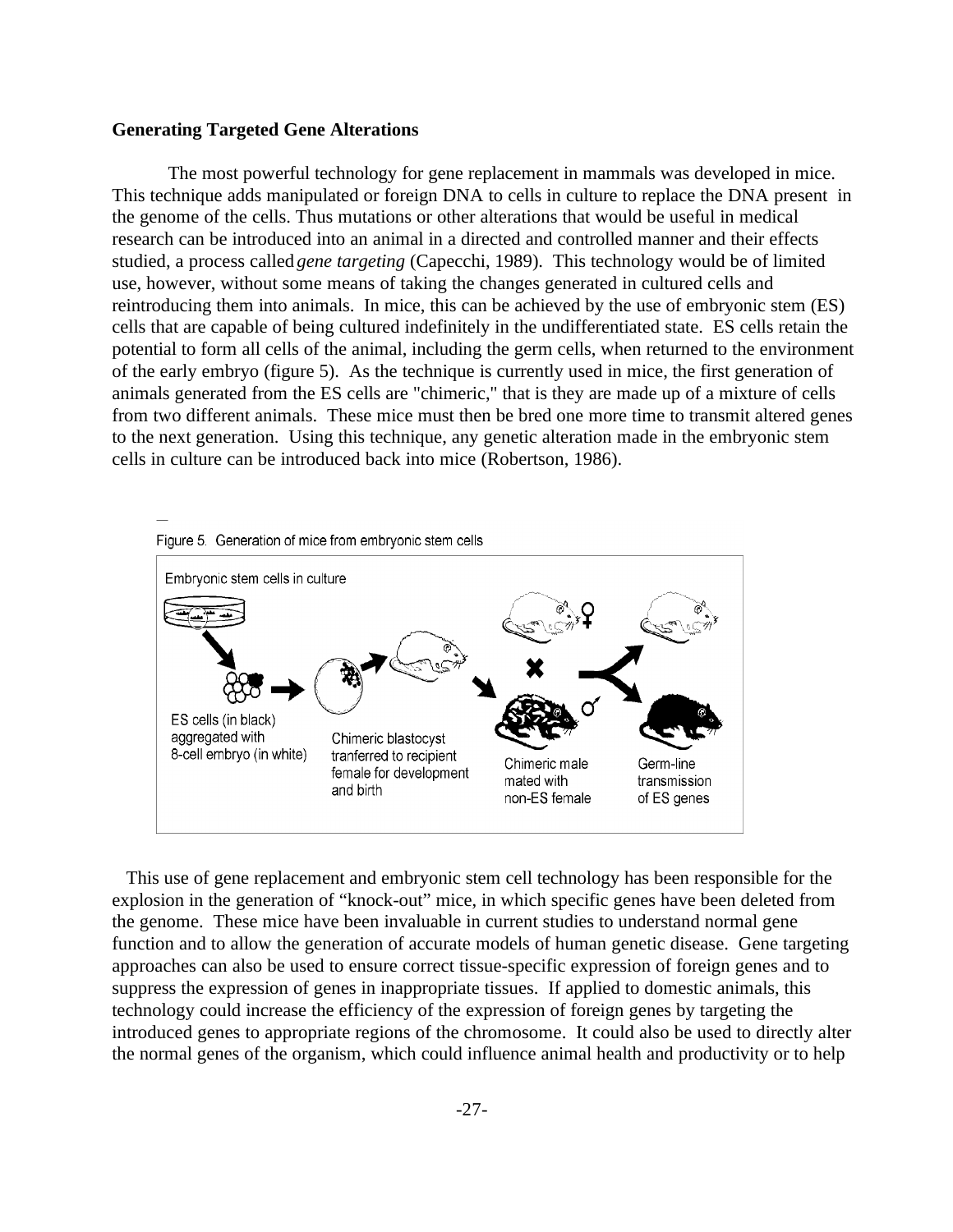develop transgenic organs that are less likely to be rejected upon transplantation. However, to date, there are no fully validated embryonic stem cell lines in domestic animals. Nuclear transfer from somatic cell lines into an egg, as reported by Wilmut and colleagues, provides a possible alternative to the embryonic stem cell route for introduction of targeted gene alterations into the germ line of animals.

Apart from the fact that embryonic stem cell lines have not yet been produced from farm animals, the other argument for using nuclear transfer to introduce germ line genetic alterations in farm animals is that it eliminates one generation of breeding from the initial chimeric animals. This is an important time and cost saving factor in farm animals with long generation times and small litter size. However this factor might not be as important as once thought. In mice, it turns out, embryonic stem cells can also be used to generate cloned animals carrying gene alterations directly without the initial generation of chimeric animals. When 'tetraploid' embryos that are not themselves capable of developing normally are used as the host cells, the entire mouse fetus can be derived directly from the normal diploid ES cells (figure 6)(Nagy, et al., 1993). Although this procedure is not yet very efficient, it illustrates the remarkable properties of ES cells and suggests that similar approaches could be applied in other species such as farm animals.





#### **Basic Research on Cell Differentiation**

The basic cellular processes that allowed the birth of Dolly by nuclear transfer using the nucleus from an adult somatic donor cell are not well understood. If indeed the donor cell was a fully differentiated cell and not a rare, less differentiated stem cell that resulted in this cloned sheep, there will be many questions to ask about how this process occurred. How the specialized cell from the mammary gland was reprogrammed to allow the expression of a complete developmental program will be a fascinating area of study. Developmental biologists will want to know which genes are reprogrammed, when they are expressed, and in what order. This might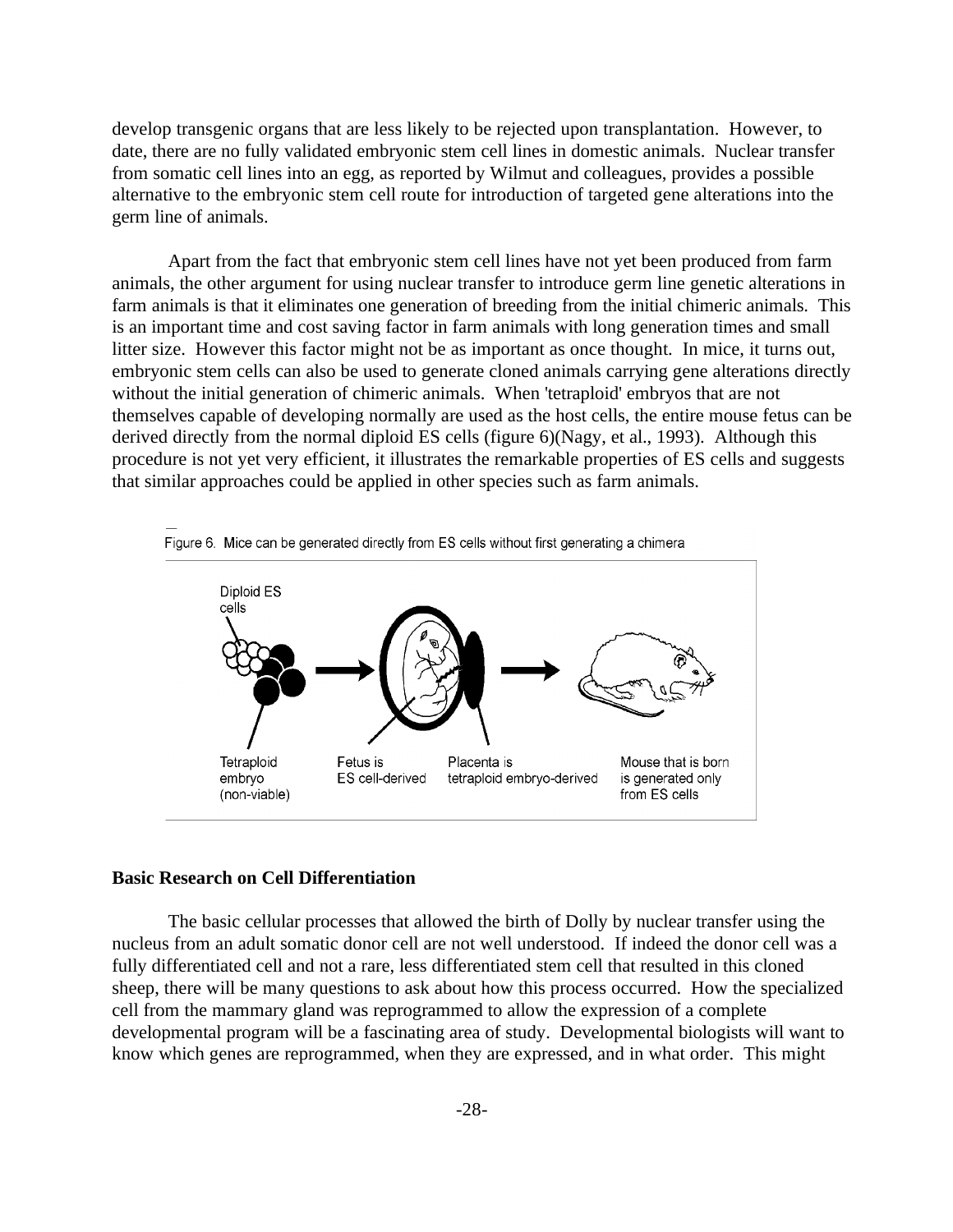shed light on the still poorly understood process of sequential specialization that must occur during development of all organisms.

Molecular biologists will also likely learn much from studying how reprogramming and reactivation occurred. What regulatory proteins in the host egg participated in the reprogramming? How did these proteins interact with each other and the DNA so that inactive genes from the mammary gland cells might be activated again? Answers to these kinds of questions will contribute to our overall understanding of how cells grow, divide, and become specialized.

Basic research into these fundamental processes may also lead to the development of new therapies to treat human disease. It is not possible to predict from where the essential new discoveries will come. However, already the birth of Dolly has sparked ideas about potential benefits that might be realized. To explore the possibility of these new therapies, extensive basic research is needed.

Much of this basic research will likely be done in the mouse as this animal is widely used by developmental biologists, and thus a great deal is already known about its development. However, as described above, the use of cloning in other animals—such as cows, pigs and sheep—by agricultural and biotechnology companies will also contribute to understanding of the basic processes involved. The study of nuclear transplantation cloning in a wide variety of animals will be very useful. Although many of the basic cellular mechanisms underlying animal development are the same in all mammals, there are subtle developmental variations that often lead to major technical differences in working with a particular species. Because a technique is often perfected in one species before being applied to another, knowing which parts of the techniques are widely applicable and which might need to be perfected for the given species will be of great value. This body of research into animal systems will answer many questions about the feasibility of various new therapeutic applications being proposed for human cells. New innovations in treating human disease can be tested in animal systems to determine if the basic foundation of the idea is sound before experiments using human cells would be required. Thus the path to testing the potential therapies to treat human disease, described below, should initially go through testing in animal models before progressing to human cell research.

#### **Potential Therapeutic Applications of Nuclear Transfer Cloning**

The demonstration that, in mammals as in frogs, the nucleus of a somatic cell can be reprogrammed by the egg environment provides further impetus to studies on how to reactivate embryonic programs of development in adult cells. These studies have exciting prospects for regeneration and repair of diseased or damaged human tissues and organs, and may provide clues as to how to reprogram adult differentiated cells directly without the need for oocyte fusion. In addition, the use of nuclear transfer has potential application in the field of assisted reproduction.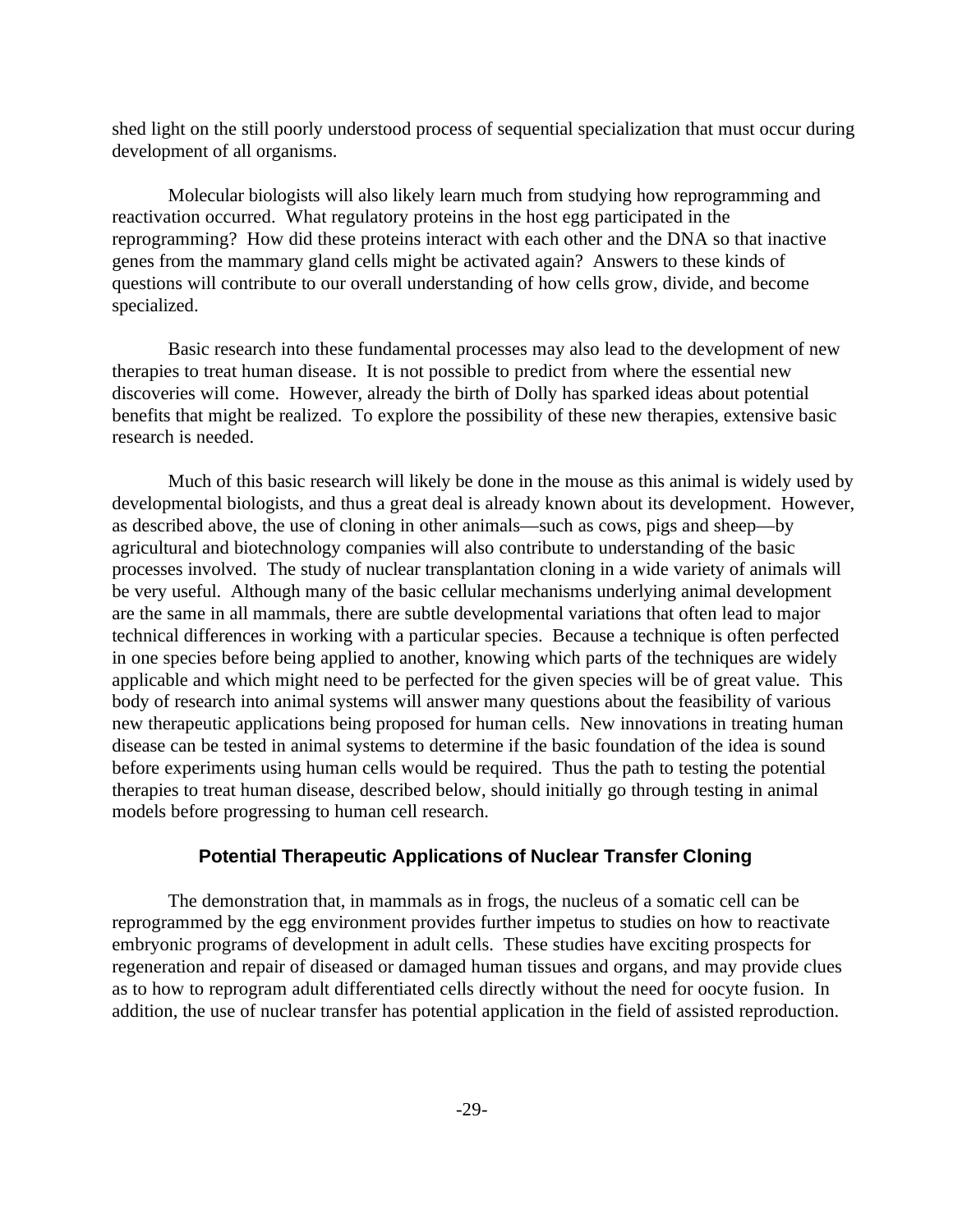#### **Potential Applications in Organ and Tissue Transplantation**

Many human diseases, when they are severe enough, are treated effectively by organ or tissue transplantation, including some leukemias, liver failure, heart and kidney disease. In some instances the organ required is non-vital, that is, it can be taken from the donor without great risk (e.g., bone marrow, blood, kidney). In other cases, the organ is obviously vital and required for the survival of the individual, such as the heart. All transplantation is imperfect, with the exception of that which occurs between identical twins, because transplantation of organs between individuals requires genetic compatibility.

In principle, the application of nuclear transfer cloning to humans could provide a potential source of organs or tissues of a predetermined genetic background. The notion of using human cloning to produce individuals for use solely as organ donors is repugnant, almost unimaginable, and morally unacceptable. A morally more acceptable and potentially feasible approach is to direct differentiation along a specific path to produce specific tissues (e.g., muscle or nerve) for therapeutic transplantation rather than to produce an entire individual**.** Given current uncertainties about the feasibility of this, however, much research would be needed in animal systems before it would be scientifically sound, and therefore potentially morally acceptable, to go forward with this approach.

#### **Potential Applications in Cell-based Therapies**

Another possibility raised by cloning is transplantation of cells or tissues not from an individual donor but from an early embryo or embryonic stem cells; the primitive, undifferentiated cells from the embryo that are still totipotent. This potential application would not require the generation and birth of a cloned individual. Embryonic stem cells provide an interesting model for such studies, since they represent the precursors of all cell lineages in the body. Mouse embryonic stem cells can be stimulated to differentiate*in vitro* into precursors of the blood, neuronal and muscle cell lineages, among others (Weiss and Orkin, 1995), and they thus provide a potential source of stem cells for regeneration of all tissues of the body.

It might be possible to take a cell from an early blastomere and treat it in such a manner as to direct its differentiation along a specific path. By this procedure it might be possible to generate in the laboratory sufficient numbers of specialized cells, for example bone marrow stem cells, liver cells, or pancreatic beta-cells (which produce insulin) for transplantation. If even a single tissue type could be generated from early embryonic cells by these methods and used clinically, it would constitute a major advance in transplantation medicine by providing cells that are genetically identical to the recipient.

One could imagine the prospect of nuclear transfer from a somatic cell to generate an early embryo and from it an embryonic stem cell line for each individual human, which would be ideally tissue-matched for later transplant purposes. This might be a rather expensive and far-fetched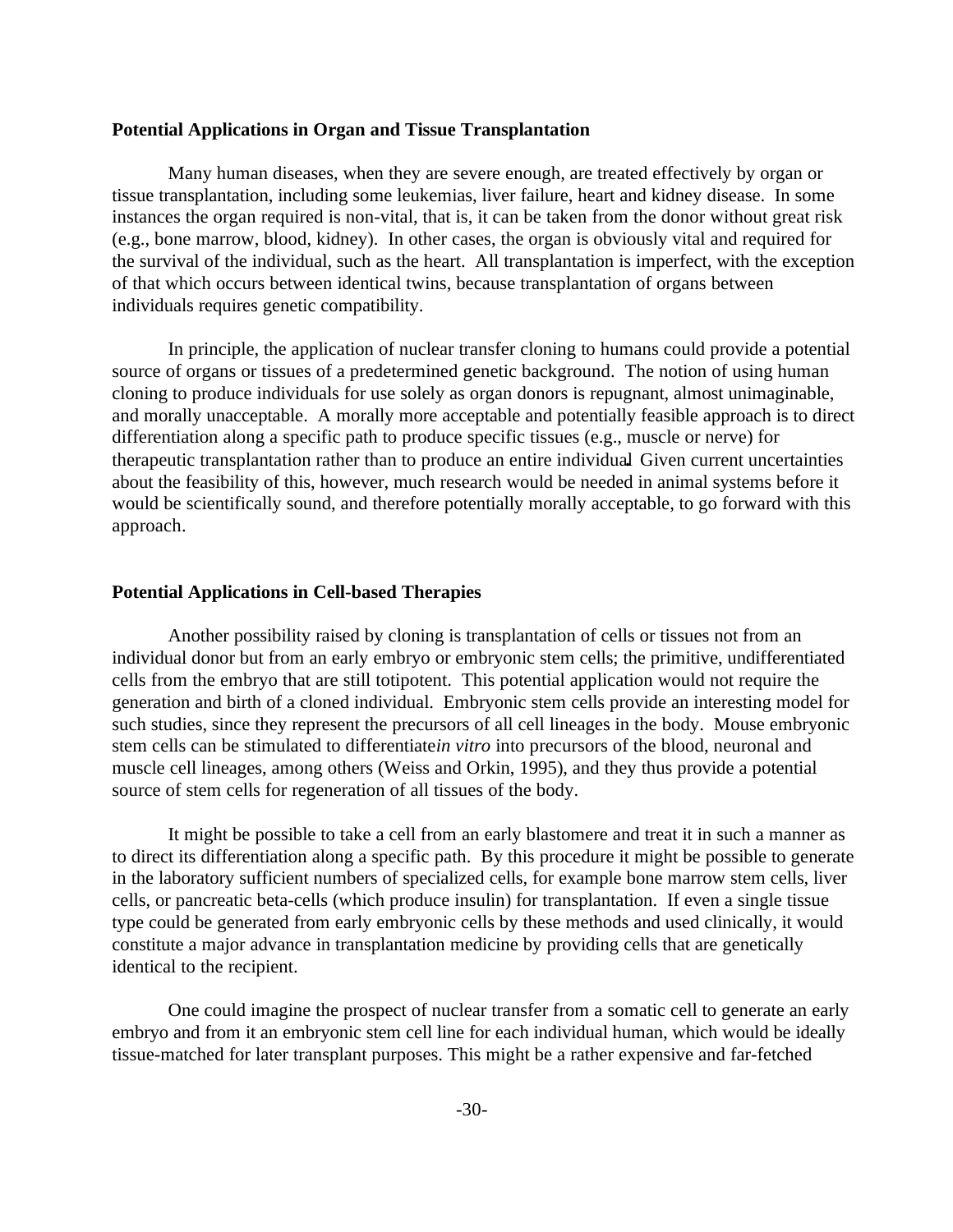scenario. An alternative scenario would involve the generation of a few, widely used and well characterized human embryonic stem cell lines, genetically altered to prevent graft rejection in all possible recipients.

The preceding scenarios depend on using cells of early human embryos, generated either by *in vitro* fertilization or nuclear transfer into an egg. Because of ethical and moral concerns raised by the use of embryos for research purposes it would be far more desirable to explore the direct use of human cells of adult origin to produce specialized cells or tissues for transplantation into patients. It may not be necessary to reprogram terminally differentiated cells but rather to stimulate proliferation and differentiation of the quiescent stem cells which are known to exist in many adult tissues, including even the nervous system (Gage, et al., 1995). Experiments in this area are likely to focus more on the conditions required for direct stimulation of the stem cells in specific tissues, than actual use of nuclear transfer to activate novel developmental programs. These approaches to cellular repair using adult stem cells will be greatly aided by an understanding of how stem cells are established during embryogenesis.

Another strategy for cell-based therapies would be to identify methods by which somatic cells could be "de-differentiated" and then "re-differentiated" along a particular path. This would eliminate the need to use cells obtained from embryos. Such an approach would permit the growth of specialized cellscompatible with a specific individual person for transplantation**.** Although at the current time this strategy is highly speculative, ongoing research in animal systems may identify new approaches or new molecular targets that might make this approach feasible.

It will be of great importance to understand through experiments in animals how the environment of the egg reprograms a somatic cell nucleus. What cellular mechanisms can be elucidated? What components are involved in these processes? Can we direct cells along particular developmental pathways in the laboratory and use these cells for therapy? The capacity to grow human cells of different lineages in culture would also dramatically improve prospects for effective somatic gene therapy.

#### **Assisted Reproduction**

Another area of medicine where the knowledge gained from animal work has potential application is in the area of assisted reproduction. Assisted reproduction technologies are already widely used and encompass a variety of parental and biological situations, that is, donor and recipient relationships. In most cases, an infertile couple seeks remedy through either artificial insemination or in vitro fertilization using sperm from either the male or an anonymous donor, an egg from the woman or a donor, and in some cases surrogacy. In those instances where both individuals of a couple are infertile or the prospective father has non-functional sperm, one might envision using cloning of one member of the couple's nuclei to produce a child.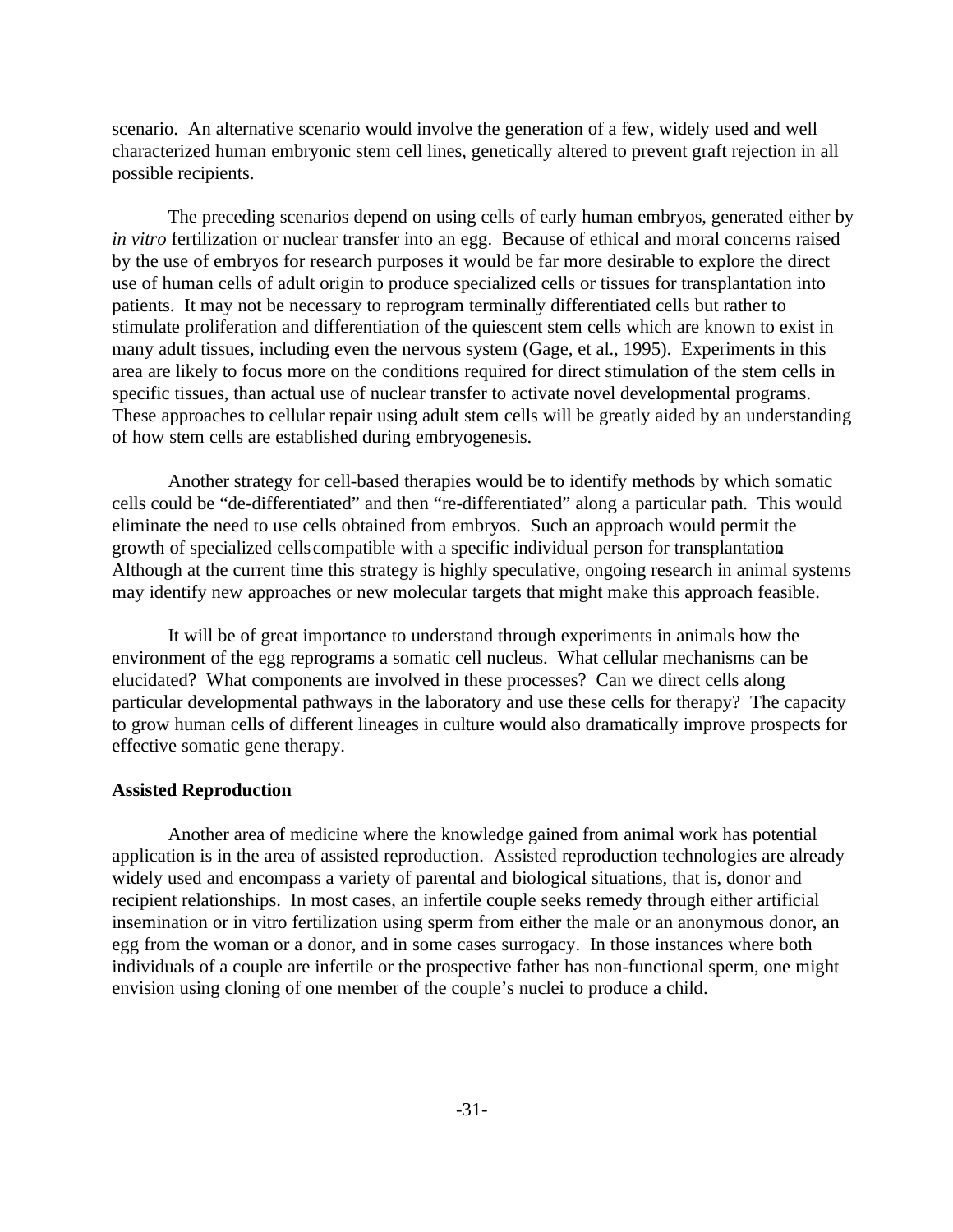Although this constitutes an extension of current clinical practice, aside from the serious, moral, and ethical issues surrounding this approach, there are significant technical and medical causes for caution, some of which were described in the research questions enumerated above.

In most situations of assisted reproduction, other than the intentional union of the gametes by *in vitro* techniques, the fertilized egg and initial cells of the early embryo are not otherwise manipulated. In some rare cases, such as preimplantation genetic diagnosis, the embryo is manipulated by the removal of one of the identical cells of the blastomere to test its genetic status. In contrast, if nuclear transfer were to be used as a reproductive option, it would entail substantially more invasive manipulation. Thus far, the animal cloning of Dolly is a singular success, one seemingly normal animal produced from 277 nuclear transfers. Until the experiment is replicated the efficiency, and even the validity, of the procedure cannot be fully determined. It is likely that the mere act of manipulating a nucleus and transferring it into an egg could decrease the percentage of eggs that go on to develop and implant normally, as well as increase the rate of birth defects.

### **Cloning and Genetic Determinism**

The announcement of Dolly sparked widespread speculation about a human child being created using somatic cell nuclear transfer. Much of the perceived fear that greeted this announcement centered around the misperception that a child or many children could be produced who would be identical to an already existing person.

This fear reflects an erroneous belief that a person's genes bear a simple relationship to the physical and psychological traits that compose that individual. This belief, that genes alone determine all aspects of an individual, is called "genetic determinism." Although genes play an essential role in the formation of physical and behavioral characteristics, each individual is, in fact, the result of a complex interaction between his or her genes and the environment within which they develop, beginning at the time of fertilization and continuing throughout life. As social and biological beings we are creatures of our biological, physical, social, political, historical, and psychological environments. Indeed, the great lesson of modern molecular genetics is the profound complexity of both gene-gene interactions and gene-environment interactions in the determination of whether a specific trait or characteristic is expressed. In other words, there will never be another you.

While the concept of complete genetic determinism is wrong and overly simplistic, genes do play a major role in determining biological characteristics including a predisposition to certain diseases. Moreover, the existence of families in which many members are affected by these diseases suggest that there is a single gene that is passed down with each generation that causes the disease. When such a disease gene is identified, scientists often say they have "cloned the gene for" breast cancer, for instance, implying a direct cause and effect of gene and disease. Indeed, the recent efforts of the Human Genome Project have led to the isolation of a large number of genes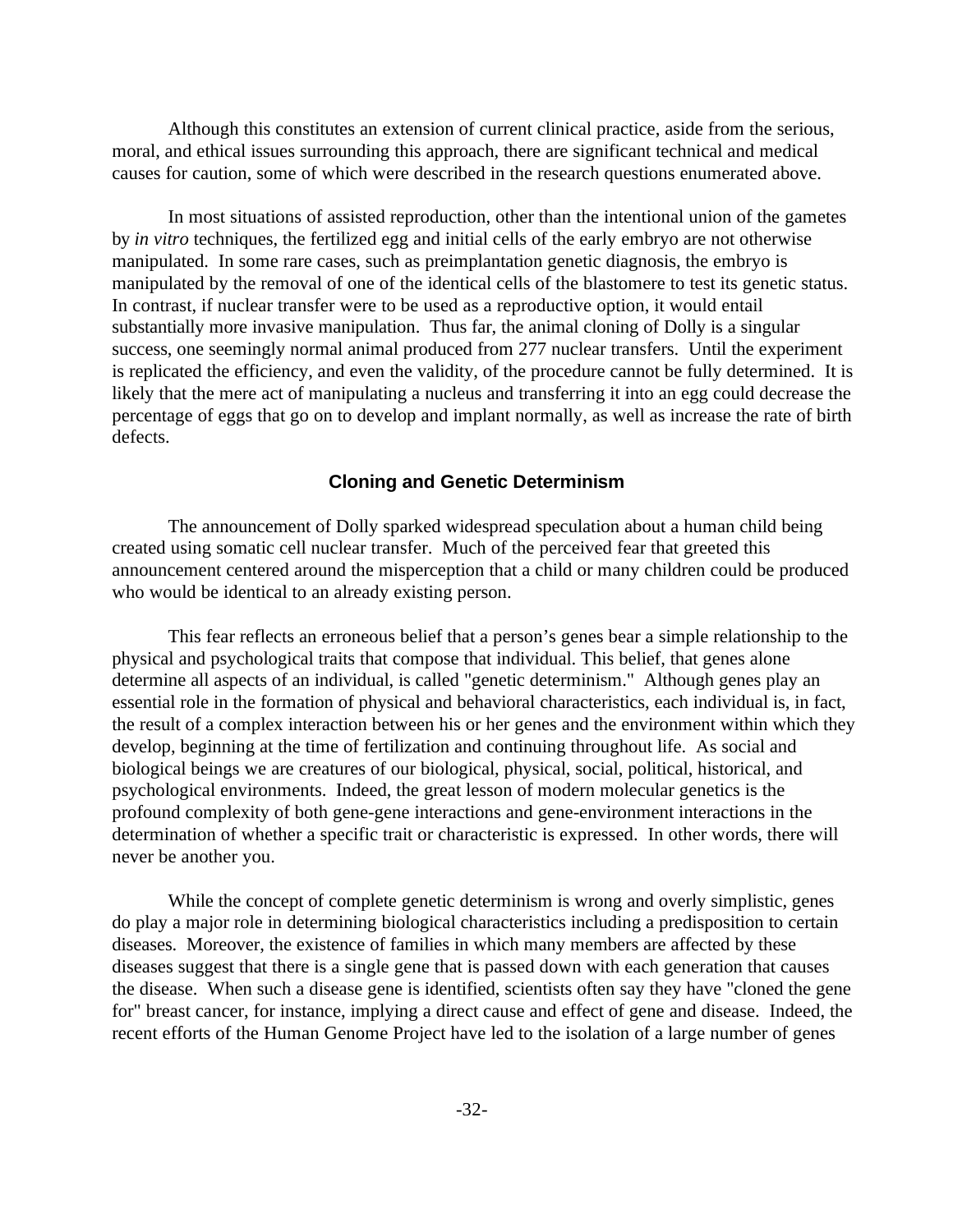that are mutated in specific diseases, such as Duchenne Muscular Dystrophy, and certain types of breast and colon cancer.

However, recent scientific findings have revealed that a "one-gene, one-disease" approach is far too simplistic. Even in the relatively small list of genes currently associated with a specific disease, knowing the complete DNA sequence of the gene does not allow a scientist to predict if a given person will get the disease. For example, in breast cancer there can be many different changes in the DNA, and for some specific mutations there is a calculated risk of developing the disease, while for other changes the risk is unknown. Even when a specific genetic change is identified that "causes" the disease in some people, others may be found who have the same change but do not get the disease. This is because other factors, either genetic or environmental, are altered that mask or compensate for "the" disease gene. Thus even with the most sophisticated understanding of genes, one cannot determine with certainty what will happen to a given person with a single change in a single gene.

Once again, the reason rigid genetic determinism is false is that genes interact with each other and with the environment in extremely complex ways. For example, the likelihood of developing colon cancer, a disease with a strong hereditary component and for which researchers have identified a single "causative" gene, is also strongly influenced by diet. When one considers a human trait that is determined by multiple genes, the situation becomes even more complex. The number of interactions between genes and environment increases dramatically. In fact, the ability to predict what a person will be like knowing only their genes becomes virtually impossible because it is not possible to know how the environment and chance factors will influence the outcome.

Thus the idea that one could make through somatic cell nuclear transfer a team of Michael Jordans, a physics department of Albert Einsteins, or an opera chorus of Pavarottis, is simply false. Knowing the complete genetic makeup of an individual would not tell you what kind of person that individual would become. Even identical twins who grow up together and thus share the same genes and a similar home environment have different likes and dislikes, and can have very different talents. The increasingly sophisticated studies coming out of human genetics research are showing that the better we understand gene function, the less likely it is we will ever be able to produce at will a person with any given complex trait.

#### **Conclusions**

The term "clone" has many meanings but in its simplest and most scientific sense it means the making of identical copies of molecules, cells, tissues, and even entire animals. The latest news about cloning Dolly the sheep involved somatic cell nuclear transplant cloning. In this process the nucleus from an adult somatic cell is transplanted into an enucleated ovum to produce a developing animal that is a "delayed" genetic twin of the adult.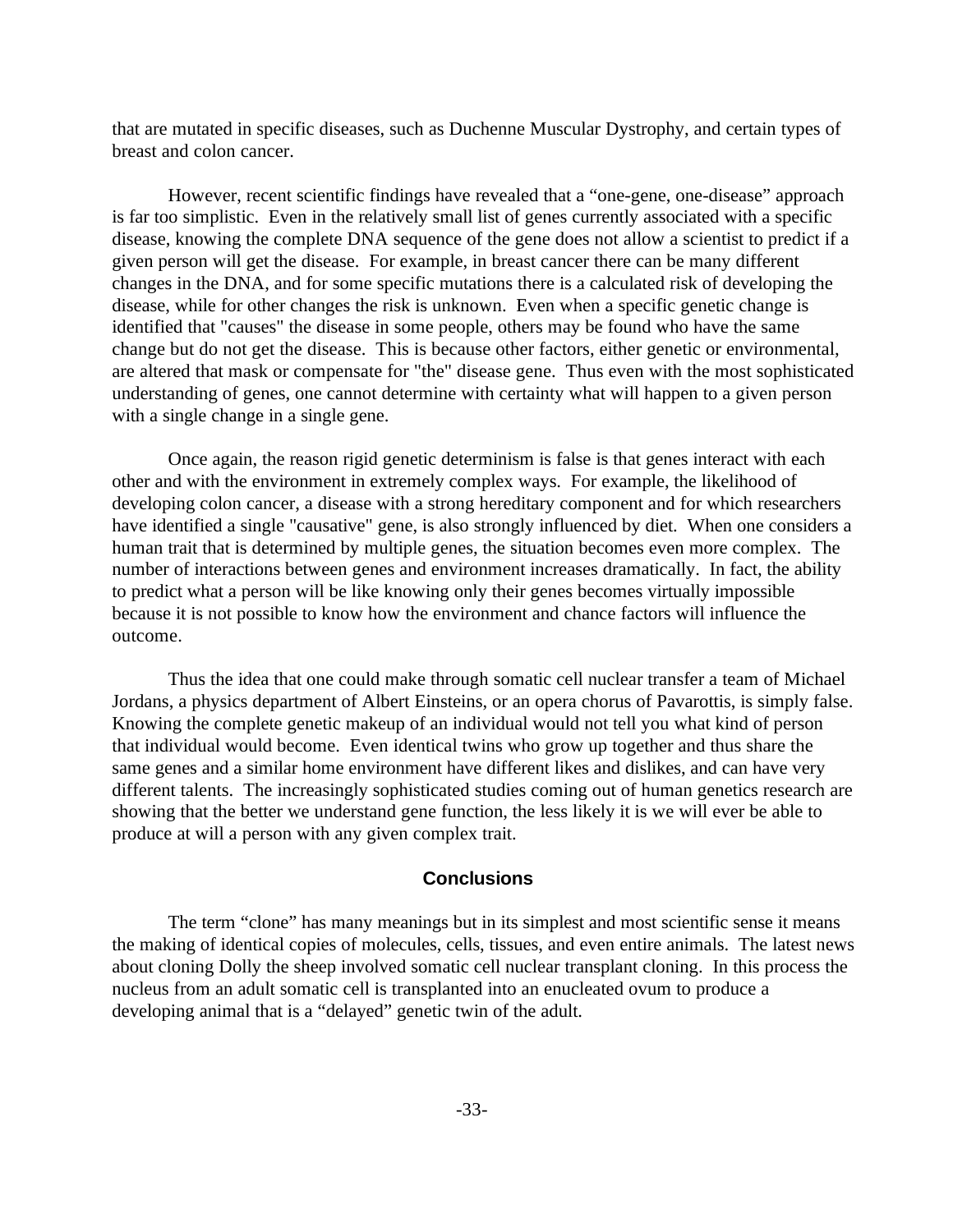There are many applications that nuclear transfer cloning might have for biotechnology, livestock production, and new medical approaches. Work with embryonic stem cells and genetic manipulation of early embryos in animal species (including nuclear transfer) is already providing unparalleled insights into fundamental biological processes and promises to provide great practical benefit in terms of improved livestock, improved means of producing pharmaceutical proteins, and prospects for regeneration and repair of human tissues.

However, the possibility of using human cloning for the purposes of creating a new individual entails significant scientific uncertainty and medical risk at this time. Potential risks include those known to be associated with the manipulation of nuclei and eggs and those yet unknown, such as the effects of aging, somatic mutation, and improper imprinting. These effects could result in high rates of failed attempts at pregnancy as well as the increased likelihood of developmentally and genetically abnormal embryos.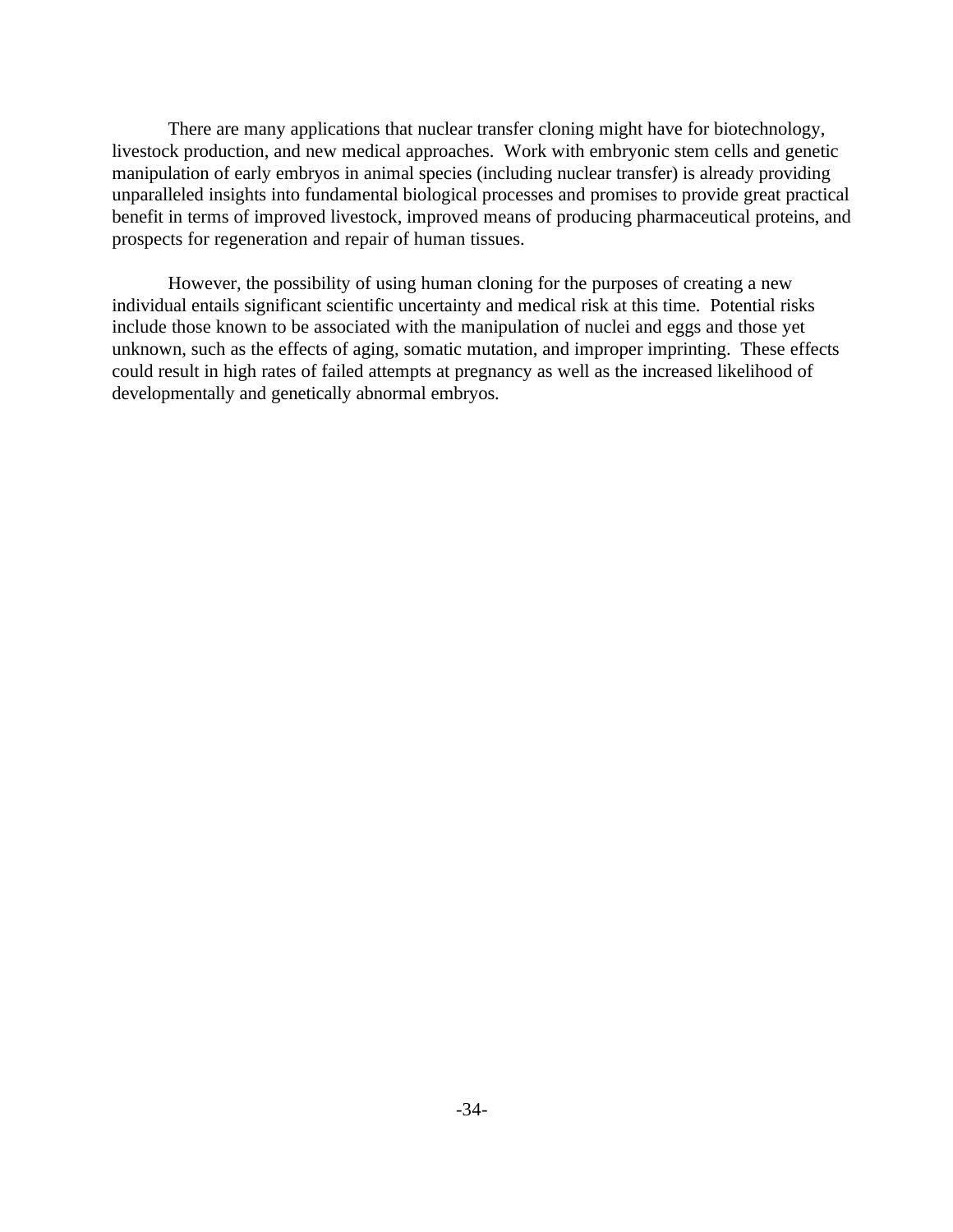#### **References**

- Baron, M.H., and T. Maniatis, "Rapid reprogramming of globin gene expression in transient heterokaryons," *Cell* 46:591-602, 1986.
- Blau, H.M., "Differentiation requires continuous active control," *Annual Review of Biochemistry* 61:1213-1230, 1992.
- Blau, H.M., Pavlath, G.K., Hardeman, E.C., Chiu, C.P., Silberstein, L., Webster, S.G., Miller, S.C., and C. Webster, "Plasticity of the differentiated state," *Science* 230:758-766, 1985.
- Braude, P., Bolton, V., and S. Moore, "Human gene expression first occurs between the four- and eight-cell stages of preimplantation development," *Nature* 332:459-461, 1988.
- Briggs, R., and T.J. King, "Transplantation of living nuclei from blastula cells into enucleated frog's eggs," *Proceedings of the National Academy of Sciences* (USA) 38:455-463, 1952.
- Campbell, K.H., Loi, P., Cappai, P., and I. Wilmut, "Improved development to blastocyst of ovine nuclear transfer embryos reconstructed during the presumptive S-phase of enucleated activated oocytes," *Biology of Reproduction* 50:1385-1393, 1994.
- Campbell, K.H., McWhir, J., Ritchie, W.A., and I. Wilmut, "Sheep cloned by nuclear transfer from a cultured cell line," *Nature* 380:64-66, 1996.
- Capecchi, M. R., "The new mouse genetics: altering the genome by gene targeting," *Trends in Genetics* 5:70-76, 1989.
- Cheong, H.T., Takahashi, Y., and H. Kanagawa, "Birth of mice after transplantation of early cell-cycle-stage embryonic nuclei into enucleated oocytes," *Biology of Reproduction* 48:958-963, 1993.
- Chiu, C.P., and C.B. Harley, "Replicative senescence and cell immortality: The role of telomeres and telomerase," *Proceedings of the Society for Experimental Biology and Medicine* 214:99-106, 1997.
- Collas, P., and F.L. Barnes, "Nuclear transplantation by microinjection of inner cell mass and granulosa cell nuclei," *Molecular Reproduction and Development* 38:264-267, 1994.
- Collas, P., Balise, J. J., and J.M. Robl, "Influence of cell cycle stage of the donor nucleus on development of nuclear transplant rabbit embryos," *Biology of Reproduction* 46:492-500, 1992.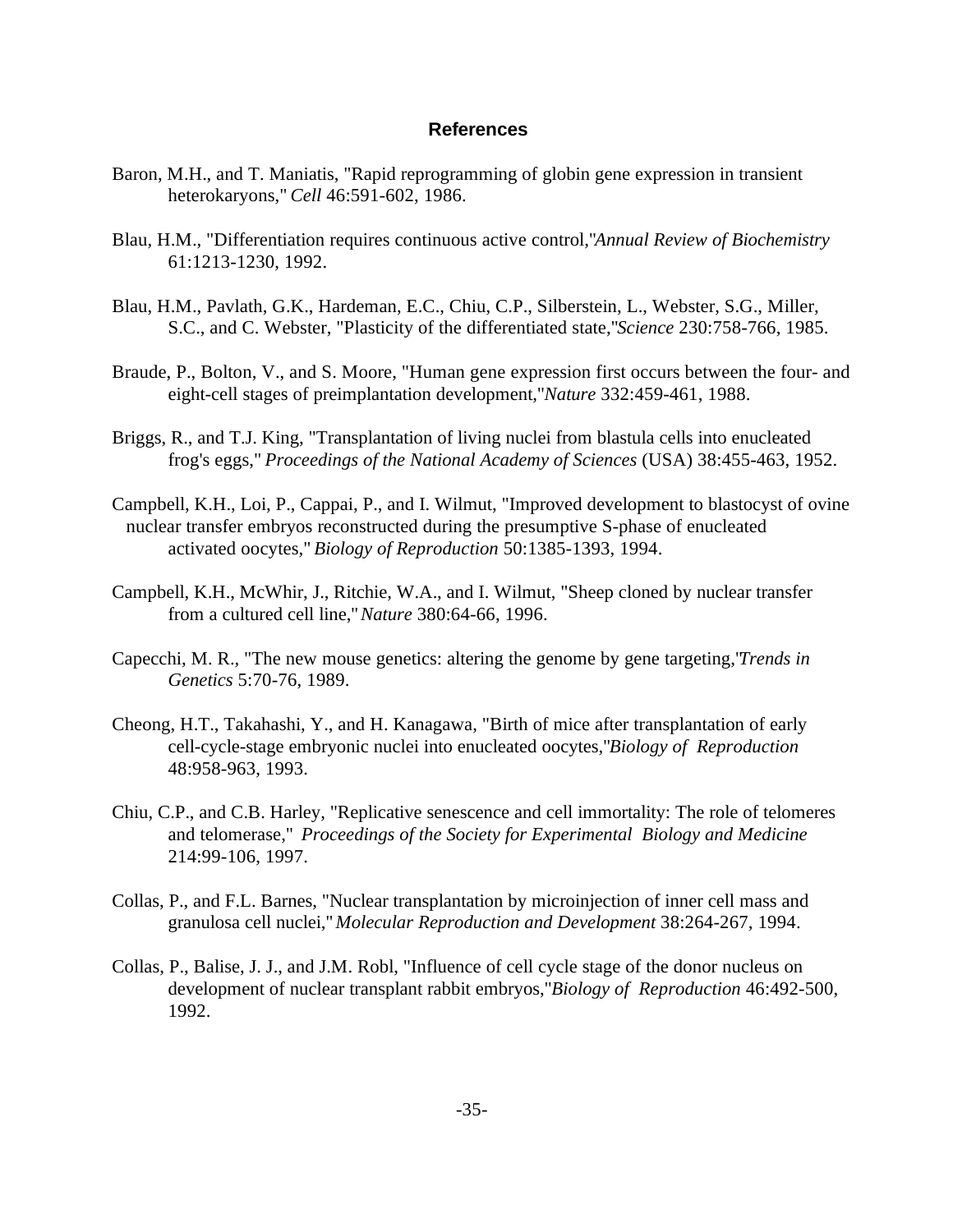- Colman, A., "Production of proteins in the milk of transgenic livestock: Problems, solutions, and successes," *American Journal of Clinical Nutrition* 63:639S-645S, 1996.
- Fundele, R.H., and M.A. Surani, "Experimental embryological analysis of genetic imprinting in mouse development," *Developmental Genetics* 15:515-522, 1994.
- Fulka, J., First, N.L., and R.M. Moor, "Nuclear transplantation in mammals: remodeling of transplanted nuclei under the influence of maturation promoting factor," *BioEssays*  18:835-840, 1996.
- Graham, C.F. "The fusion of cells with one- and two-cell mouse embryos," *Wistar Institute Symposium Monographs* 9:19-35, 1969.
- Gage, F.H., Ray, J., and L.J. Fisher, "Isolation, characterization, and use of stem cells from the CNS," *Annual Review of Neuroscience* 18:159-192, 1995.
- Gurdon, J.B. "The developmental capacity of nuclei taken from intestinal epithelium cells of feeding tadpoles," *Journal of Embryology and Experimental Morphology* 10, 622-640, 1962.
- Gurdon, J.B., Laskey, R.A., and O. R. Reeves, "The developmental capacity of nuclei transplanted from keratinized skin cells of adult frogs," *Journal of Embryology and Experimental Morphology* 34:93-112, 1975.
- Houdebine, L.M., "Production of pharmaceutical proteins from transgenic animals," *Journal of Biotechnology* 34:269-287, 1994.
- Latham, K.E., Garrels, J.I., and D. Solter, "Alterations in protein synthesis following transplantation of mouse 8- cell stage nuclei to enucleated 1- cell embryos," *Developmental Biology* 163:341-350, 1994.
- Mantell, L.L., and C.W. Greider, "Telomerase activity in germline and embryonic cells of Xenopus," *EMBO Journal* 13:3211-3217, 1994.
- McGrath, J., and D. Solter, "Inability of mouse blastomere nuclei transferred to enucleated zygotes to support development in vitro," *Science* 226:1317-1319, 1984.
- Nagy, A., Rossant, J., Nagy, R., Abramow-Newerley, W., and J.C. Roder, "Derivation of completely cell culture-derived mice from early passage embryonic stem cells," *Proceedings of the National Academy of Sciences* (USA)90:8424-8428, 1993.
- Prather, R.S., Sims, M.M., and N.L. First, "Nuclear transplantation in early pig embryos, *Biology of Reproduction* 41:414-418, 1989.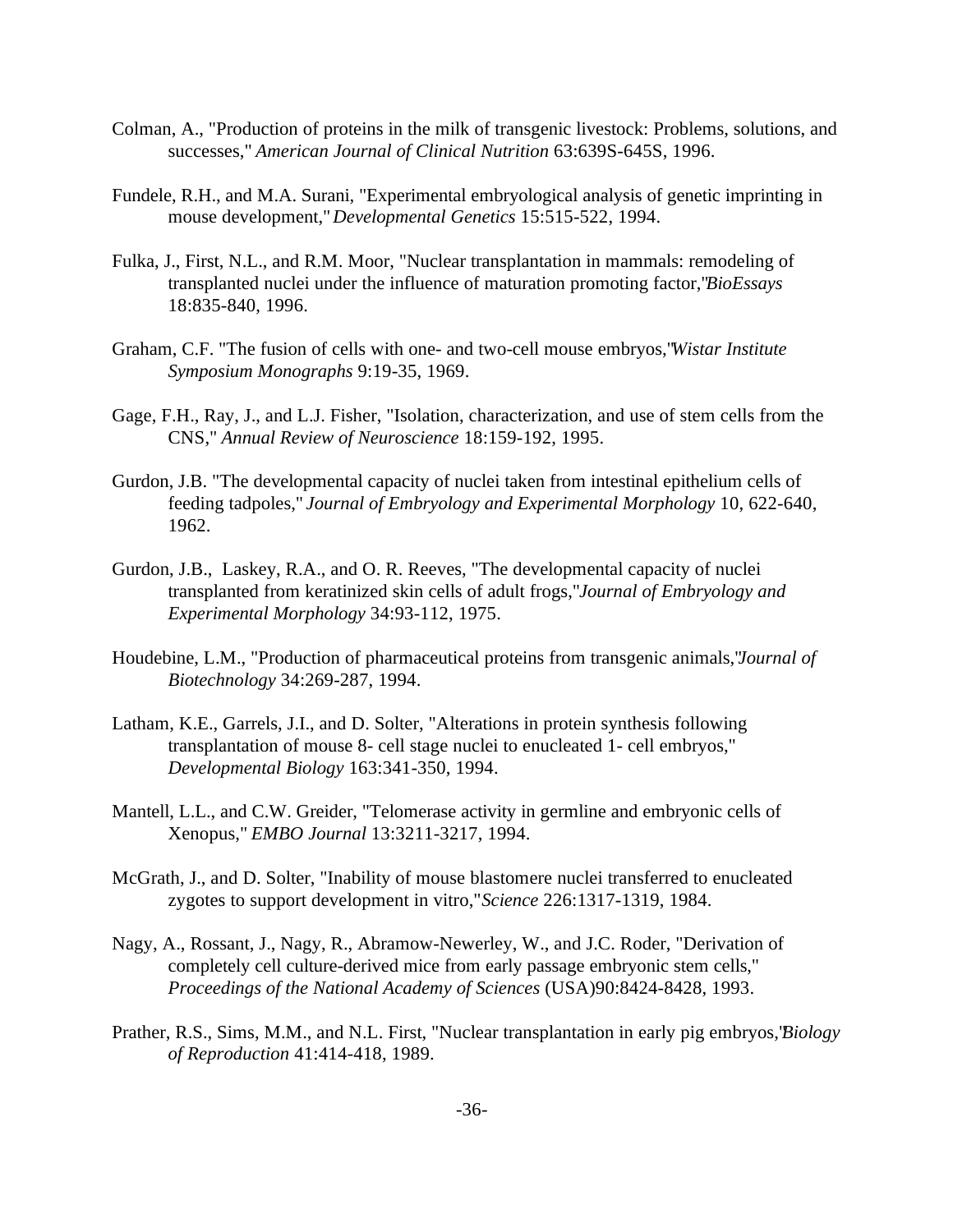- Prather, R.S., and N.L. First, "Cloning embryos by nuclear transfer," *Journal of Reproduction and Fertility. Supplement* 41:125-134, 1990.
- Pursel, V.G., Pinkert, C.A., Miller, K.F., Bolt, D.J., Campbell, R.G., Palmiter, R.D., Brinster, R.L., and R.E. Hammer, "Genetic engineering of livestock," *Science* 244: 1281-1288, 1989.
- Robertson, E.J., "Pluripotential stem cell lines as a route into the mouse germ line," *Trends in Genetics* 2:9-13, 1986.
- Rossant J., and R.A. Pederson, *Experimental Approaches to Mammalian Embryonic Development* (Cambridge: Cambridge University Press, 1986).
- Schultz, R.M., "Regulation of zygotic gene activation in the mouse," *BioEssays* 15:531-538, 1993.
- Sims, M., and N.L. First, "Production of calves by transfer of nuclei from cultured inner cell mass cells," *Proceedings of the National Academy of Sciences* (USA)91:6143-6147, 1994.
- Smith, L.C., and I. Wilmut, "Influence of nuclear and cytoplasmic activity on the development in vivo of sheep embryos after nuclear transplantation," *Biology of Reproduction* 40:1027-1035, 1989.
- Solter, D., "Differential imprinting and expression of maternal and paternal genomes," *Annual Review of Genetics* 22:127-146, 1988.
- Stice, S. L., and C.L. Keefer, "Multiple generational bovine embryo cloning," *Biology of Reproduction* 48:715-719, 1993.
- Stice, S.L., Keefer, C.L., and L. Mathews, "Bovine nuclear transfer embryos: Oocyte activation prior to blastomere fusion," *Molecular Reproduction and Development* 38:61-68, 1994.
- Ward, K.A., and C.D. Nancarrow, "The commercial and agricultural applications of animal transgenesis," *Molecular Biotechnology* 4:167-178, 1995.
- Weintraub, H., "The MyoD family and myogenesis: redundancy, networks, and thresholds, "Cell 75: 1241-1244, 1993.
- Weiss, M.J., and S.H. Orkin, "In vitro differentiation of murine embryonic stem cells: New approaches to old problems," *Journal of Clinical Investigation* 97:591-595, 1995.
- Willadsen, S.M., "Nuclear transplantation in sheep embryos," *Nature* 320:63-65, 1986.